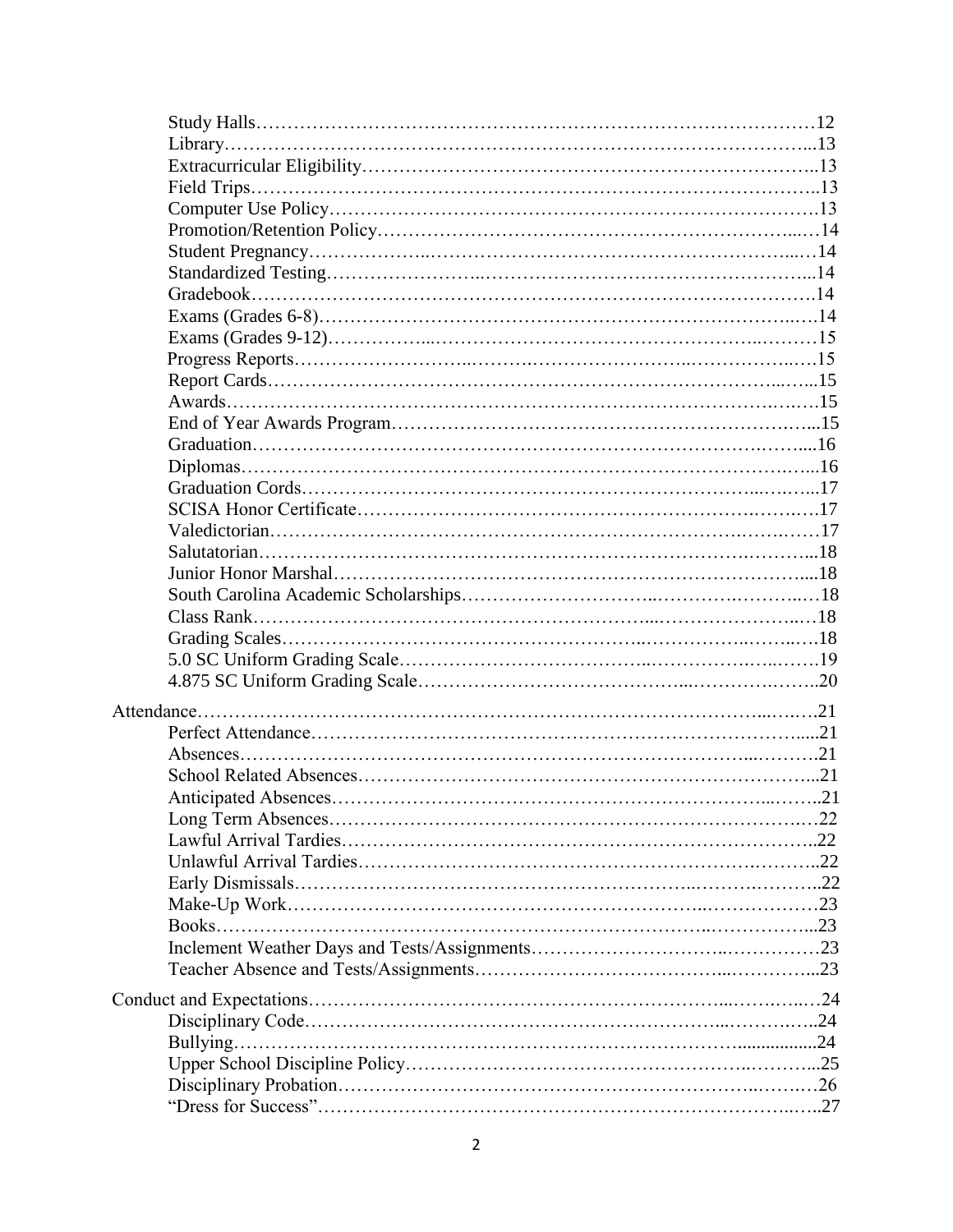#### WELCOME

The faculty and administration welcomes you to Laurens Academy. It is our desire to provide our community the finest in educational opportunities. The policies and procedures contained in this handbook are the results of the concerted effort on the part of the Board of Directors, administration, parents, and faculty. The information has been carefully prepared and presented so that it will be of great value to you in understanding our school and daily routine. Please become familiar with its contents. If a problem that is not covered in this information arises, the administration will work toward a solution benefiting the students, families, and the school. We appreciate the opportunity to share your child and wish you a fulfilling academic year.

MISSION STATEMENT: Laurens Academy will provide a safe, secure environment that will enhance each student's opportunity to develop to his or her highest potential academically, emotionally, physically, socially and spiritually.

VALUES: We pray that through teaching, coaching and most of all example, each Laurens Academy student will develop the character to "do the right thing" in all aspects of the student's life.

Prayer Patriotism Respect Community Service Lifelong Learning Honesty Integrity Sportsmanship Family Discipline Pursuit of Excellence Appreciation Achievement Work Ethic Compassion

# GENERAL INFORMATION

ACCREDITATION: Laurens Academy is accredited by the South Carolina Independent School Association (SCISA) and the Southern Association of Colleges and Schools (SACS). Laurens Academy is reviewed every three years in order to maintain proper accreditation. The relationship with SCISA opens many doors of opportunity for the students of Laurens Academy and provides strict standards which the school must maintain.

ORGANIZATION: Laurens Academy is organized under a Board of Directors consisting of parents, church and community members. The Headmaster oversees the daily operations of the school and reports to the Board of Directors on a monthly basis. The school is recognized as a 501(c)(3) organization under the United States Federal Income Tax Service.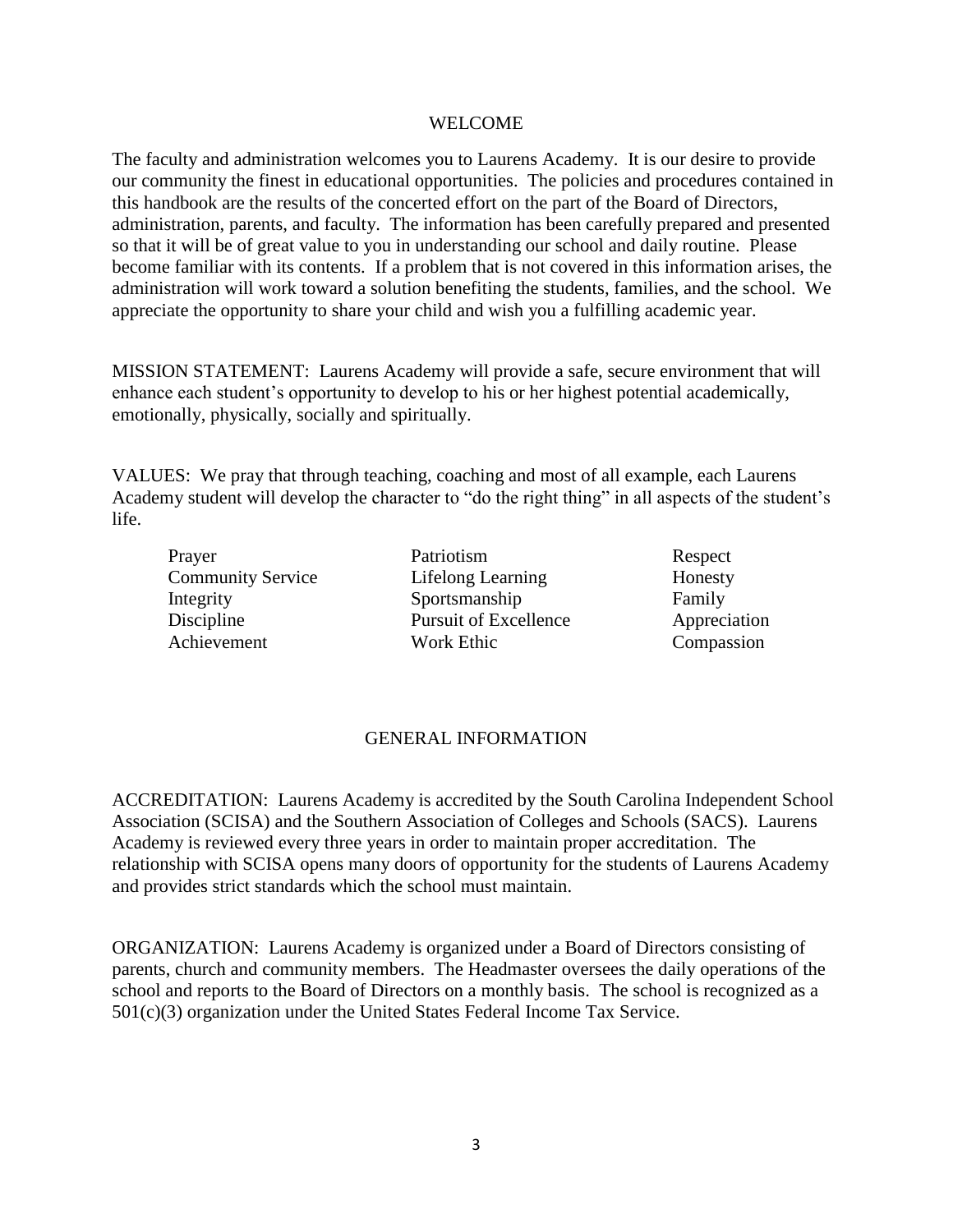HISTORY: Laurens Academy began in the fall of 1994 with ten fifth grade students meeting in the fellowship hall of Todd Memorial Presbyterian Church. The school was started by a group of concerned parents and educators who believed there was a need for a local alternative to the educational options in Laurens County. In 1996/97, the school relocated to its present location. In 1997/98, a devastating fire destroyed the middle school and library building. As a result, the new Educational/Athletic building was erected, and classes began in November of 1998. The Class of 2002 became the first graduation class making LA a K4 through  $12<sup>th</sup>$  grade college preparatory school.

FACULTY AND STAFF: Laurens Academy is proud of the high caliber of its faculty and staff. Each teacher meets the requirements set forth by SCISA and SACS, and will continue to maintain their enthusiasm and professional standards through continuing educational opportunities.

GENERAL OBJECTIVES: Laurens Academy has adopted seven general objectives that run throughout our curriculum. It is our desire that each student successfully improve in the following areas: *Time and Space Organization, Self-Esteem, Independent Study and Research, Effective Communication Skills, Critical Thinking, Christian Relationships, Values and Cultural Literacy.*

ADMISSION REQUIRMENTS: Laurens Academy has adopted specific admissions requirements. These requirements help ensure that the objectives of the school can be carried out successfully. It is important to Laurens Academy that each student be successful in his or her endeavors. Every attempt will be made to provide faculty, curriculum, materials, and an environment that will provide a student with the tools to succeed. Therefore, students must meet admissions requirements and continue to maintain satisfactory levels of academic achievement and behavior. *Laurens Academy admits students of any race, color, and national and ethnic origin.*

It has been determined for a student to succeed at Laurens Academy, he or she should have at least a B average from their previous school setting and standardized test scores that reflect that the student has the potential to be successful academically. Students with special needs or circumstances must be treated on a cases-by-case basis to consider if Laurens Academy can meet the needs of the student. Students must demonstrate that they can be well-disciplined, display a positive attitude, and contribute to the overall harmony of the classroom and school.

WAITING LISTS: Classes which are full will begin a waiting list for the next available slot. Students on the waiting list must have paid the \$175 enrollment fee. If no vacancy occurs, \$150 of the enrollment fee will be refunded or you may choose to remain on the waiting list. Siblings of already enrolled students will have first priority over new students.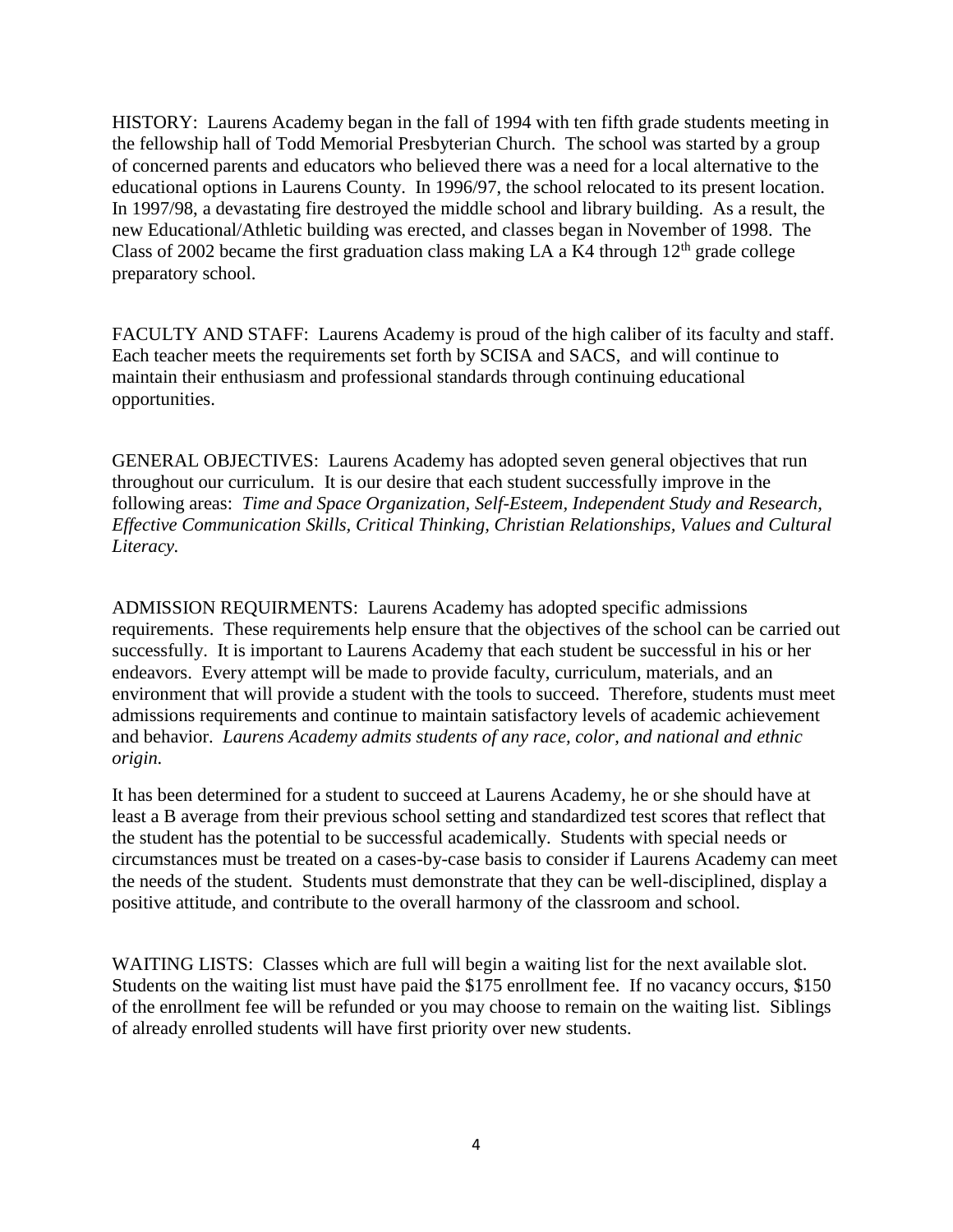CHAPEL/DEVOTIONS: All students participate in a weekly chapel service presented by students, teachers, and outside guests. This is a special time where the school comes together to learn, share, and pray. The faculty is encouraged, when applicable, to incorporate Christian history and principles in their daily activities. Acquiring and maintaining a good character is stressed with all students and is an important part of what we are at Laurens Academy.

HEALTH SERVICE: Parents should be aware that Laurens Academy does not have a school nurse or infirmary and is unable to provide any professional medical treatment.

The following procedures will be used to care for sick or injured students:

- 1. The teacher will remain with the injured child (if he/she cannot be moved) and send for a first responder.
- 2. If the child can be moved, he/she will be brought to the office.
- 3. The first responder or office staff will determine the procedure to be followed from this point. Any person who assists in the event of an accident or sickness involving bodily fluids will follow proper DHEC preventative measure.
- 4. If it appears that non-professional care will remedy the situation, this help will be provided by the office staff.
- 5. If it is deemed necessary, parents will be contacted. Fever and vomiting are signs that the child must be sent home. Students must be fever free for 24 hours without medication and must not have thrown up in 24 hours before they can return to school or extracurricular activities.
- 6. If the child should go home, the parent will be contacted and transportation arranged by the parent.
- 7. If contact with the parent cannot be established immediately when a serious accident occurs or when a child becomes alarmingly ill, medical services will be summoned or an ambulance will be called to take the child to the emergency room of the Laurens County Hospital. Any and all charges incurred to offer medical assistance are the responsibility of the parent.

MEDICATION: Any student requiring medication while at school should report to the office with medication and dispensing information. The child should then report back to the office at the prescribed time. Medication that must return home can be picked up at the end of the day. Students receiving regular daily medication must have the proper medication form completed by the physician. Medication will be sent on field trips as necessary. **A student who requires medication will not be allowed to attend a field trip without the required medication.**

IMMUNIZATION: An authorized completed immunization must be on file in order for the child to attend school. It is the responsibility of the parent to keep immunizations current. DHEC can assess fines to both the school and parent if immunizations are incomplete.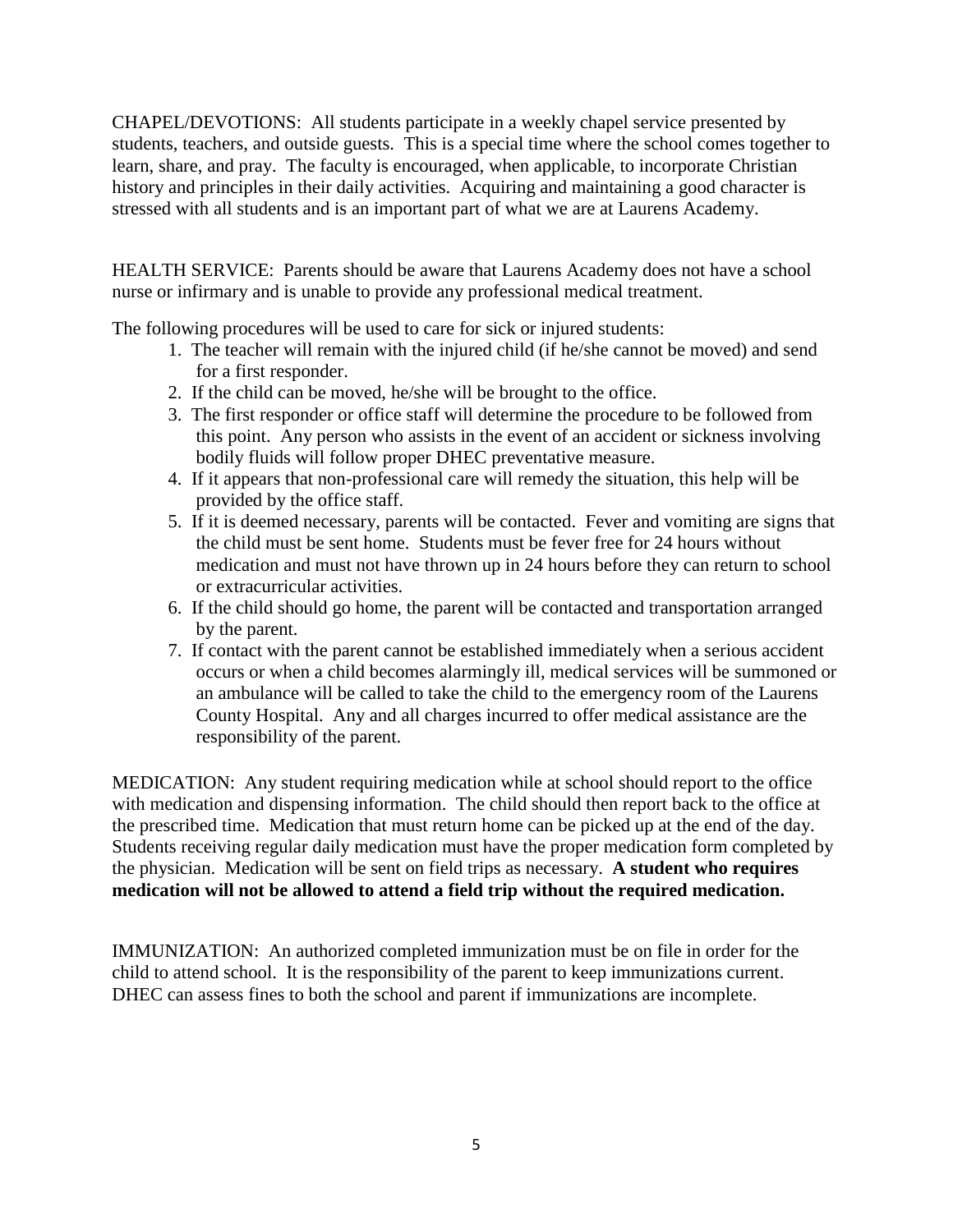VISION/HEARING SCREENINGS: Screenings will be provided free of charge by qualified personnel on the same schedule offered in public schools. Any problems or discrepancies found will be reported to the parent immediately. The parent is then responsible for seeking further advice or medical treatment. Laurens Academy is not responsible for any information provided by the qualified personnel.

LUNCH/SNACKS: An optional lunch is provided daily by our lunchroom staff. Each student is issued and billed for a \$20.00 lunch card at the beginning of the year. As the card is used, subsequent cards will be issued and billed to the ledger. Lunch fees should be paid promptly to continue charging for lunch. The lunchroom manager should be notified of any specific food allergies at the beginning of school or as they occur. Additional foods are available as single items if bringing a partial lunch from home. Parents should confer with each child about what is acceptable to charge to the lunch ticket. Only students in grades 6 and up are allowed to purchase a soft drink with their lunch. The lunchroom manager can be notified if a student should be prevented from buying soft drinks. Soft drinks are a privilege and can be denied for discipline reasons.

While unforeseen incidents occasionally happen which cause parents to have to bring a student's lunch to school, it should not be a routine practice to drop a student's lunch by the office once the school day has begun. There are several food options that students may choose from in the lunchroom each day.

Students are expected to clean up after eating and accept classroom cleaning assignments as given. Talking or other noise must be kept to a minimum in the lunchroom. Failure to abide by lunchroom rules can result in disciplinary action.

Parents are welcome to visit and eat lunch with students. (Note Visitor Guidelines on page 7). It is helpful if a note is sent to notify the teacher that you are coming. Adult lunches will be charged to the child's ticket.

Student drivers are not allowed to leave campus for lunch.

Snacks may be brought from home to eat during scheduled snack times. No food or drink is allowed in the classrooms unless authorized by the teacher. Students should not bring candy for snacks. **No gum allowed.**

Upper school students who have the privilege of purchasing snacks from vending machines may not take the snacks to class. All wrappers and containers must be disposed of properly. Opened food containers should not be left in lockers.

BIRTHDAYS: Parents are welcome to send special snacks for birthdays. Please notify the teacher of your plans so he/she can plan accordingly. The teacher will make the parent aware of special food allergies of any student in the class as needed.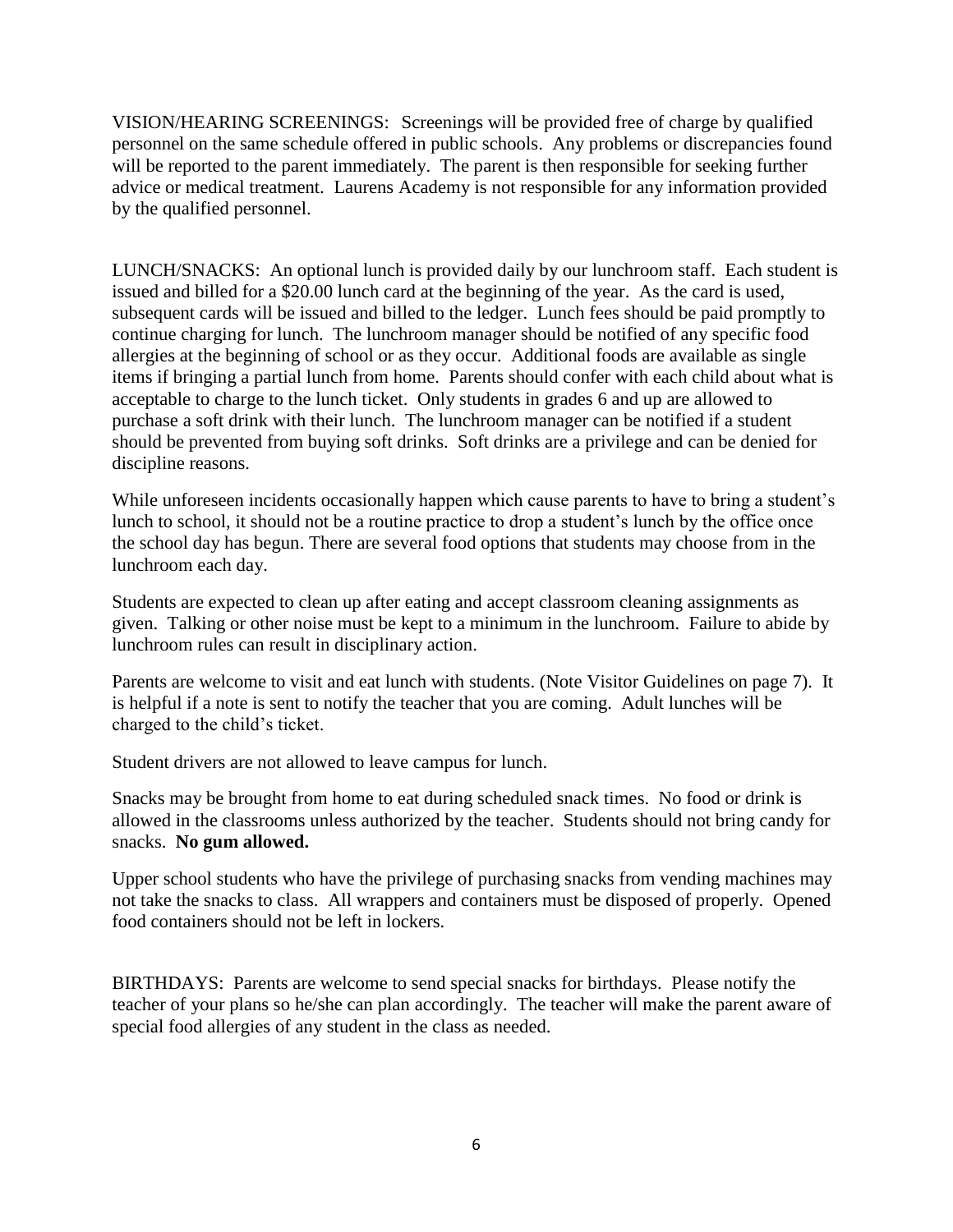INVITATIONS: Parents are welcome to send invitations to distribute at school for birthdays or special events. Invitations given out at school must be for the ENTIRE CLASS or ALL BOYS or ALL GIRLS in the class.

LOCKERS: Lockers are provided for students in grades 6 and up. To prevent back injury, students should empty book bags into their lockers upon arrival. Ample time is allowed between class to change books and materials. At the end of the day, book bags should be loaded with books and supplies needed for homework. Extra athletic bags and instruments may be set beside the lockers as needed. Students should access assigned lockers ONLY. Locks are not permitted on lockers and we do not believe that they are necessary in our environment; however, students are reminded that valuables do not belong at school. Lockers should be kept neat and free from food products. Authorized personnel may inspect lockers at any time.

VISITORS: All parents and visitors must report to the office before entering any building to receive a Visitor's Badge to enter buildings. Parents are asked to please not go directly to classrooms to bring items, give messages, observe, or for any other reason. All personnel do NOT necessarily know Parents/Guardians. Help us protect your children. Following these guidelines, Parents/Guardians are encouraged to be a part of their child's life at Laurens Academy. They are encouraged to participate in school activities as appropriate. If a Parent/Guardian wishes to observe a class, they must make arrangements ahead of time with the teacher and headmaster. General classroom visits are discouraged as they are distracting to all students. Visiting and prospective students are allowed on a case-by-case basis. Parents should consult with Administration for approval of student visitors. Student visitors must wear a Visitor's Badge. Occasionally, prospective students and parents will be observing in classrooms. Please take extra care to make these visitors welcome.

PARENT/TEACHER COMMUNICATIONS: Parental involvement is a top priority at Laurens Academy and is an integral part of our success. Our primary form of communication is by email. Please make yourself available for conferences or other opportunities to be involved with your child's classroom and school. Please use proper channels of communication by first expressing any concern you may have to your child's teacher, rather than the Headmaster, other administrative or office personnel, board members, or other parents. If by following this procedure you need further assistance, please feel free to contact the Assistant Headmaster/Guidance Counselor. Please avoid trying to conduct impromptu conferences in the halls, in the drop-off/pick-up line, or at special events. Please schedule an appointment to meet with the teacher. Phone calls to teachers at home in the evenings should be avoided unless an extreme emergency arises. You may contact your child's teacher through email by logging into your RenWeb ParentsWeb. The email address you provide in RenWeb ParentsWeb will be the address used by teachers. Please make sure your contact information, etc. is updated in ParentsWeb. Please check your email daily for important communication between the teacher, the school and you.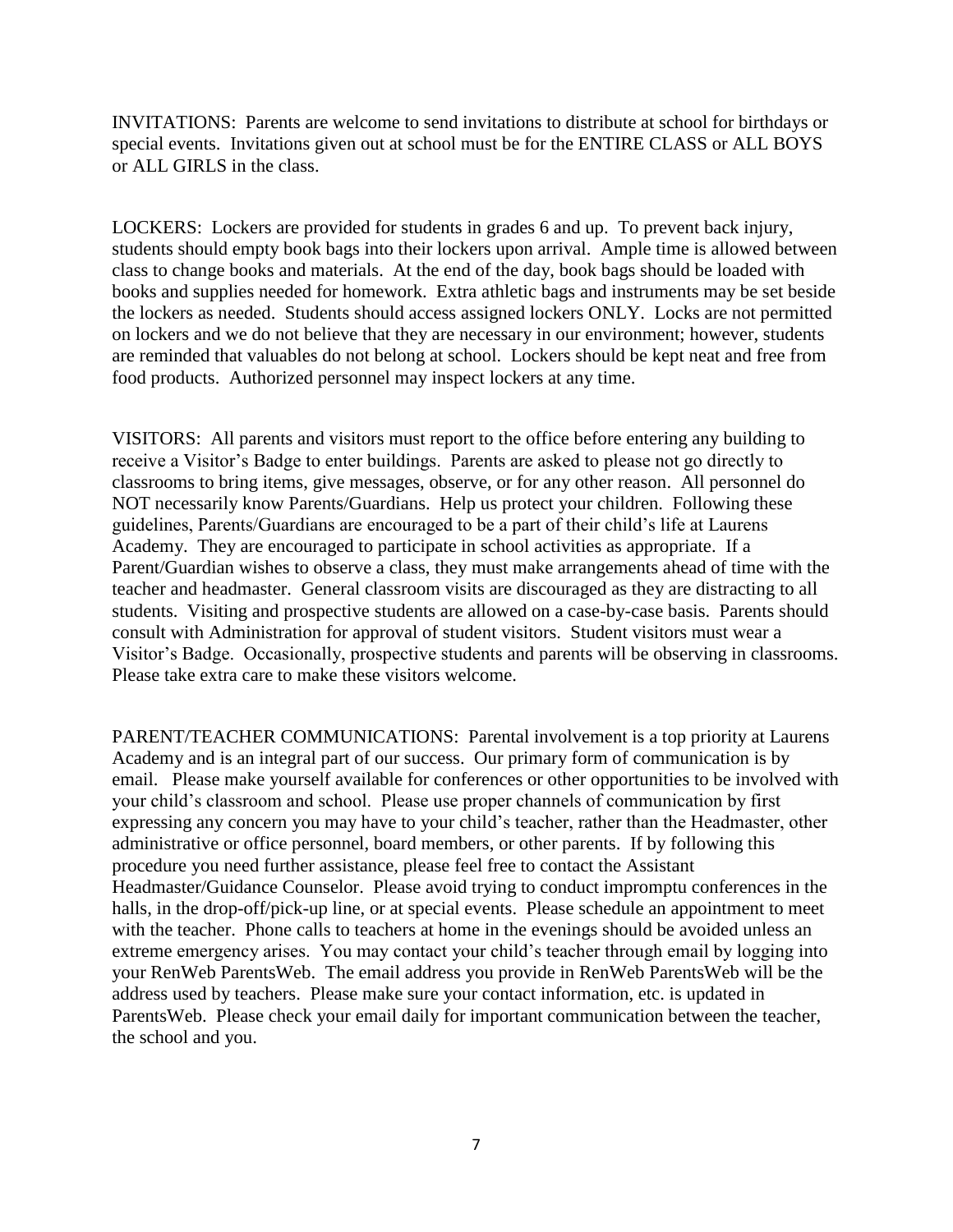LOST AND FOUND: Lost and Found is always a problem especially during weather changes. Please label all jackets, sweatshirts, and lunch boxes. Normally a lost and found box will be located in the gym and in the lunchroom. Periodically unclaimed items will be donated to charity. Students should not bring valuables to school.

TOYS AND OTHER DISTRACTING DEVICES: Toys, fidget spinners, fidget cube, fidget beads and related items are not allowed on campus.

CELL PHONES AND ELECTRONIC DEVICES: Cell phones, smart watches and any device that allows internet access, and electronic devices may not be used on campus during school hours. **All devices must be kept out of sight and turned off.** Approved translators may be used by International Students on a limited basis. Refer to the International Handbook for specific guidelines. Parents are asked to go through the office to contact students. All devices will be confiscated and returned by Administration at the end of the day. Students will be discouraged from using the school telephone to call home for reasons other than sickness. Parents are encouraged to reinforce organizational and management skills with their child. The same students constantly need to call parents to bring left assignments, money for trips, tennis shoes, etc. Making a child be accountable for his/her needs will save the parent a lot of trips to the school. Students will not be allowed to use the phone to change rides or plan afternoons with friends. After school plans should be made before school. This also prevents parents from being disturbed at work, etc. Cell phones, devices that connect to the internet, and electronic devices can also be used to cheat, which is a violation of Laurens Academy's Honor Code.

## **Parents, cell calls and texts received during school hours are in violation of LA policies.**

TRAFFIC: A Sheriff's Deputy is on hand each morning and afternoon to assist with traffic. Please observe extra caution when entering or leaving campus. Students should be dropped off only in front of the lunchroom or gym buildings.

Parents needing to come into the office or gym should park in the parking lot beside the buildings. Parking spaces are left open for this purpose. Please do not park in front of the buildings. If parking, please use designated spaces. Due to underground pipes, DO NOT PARK ON GRASSY AREAS IN FRONT OF GYM OR ON HWY. 49 per Sheriff's office.

Please ENTER the traffic flow at the top of the hill, and EXIT below the gym to prevent accidents. DO NOT BLOCK THE DRIVE GOING DOWN THE HILL IN FRONT OF THE GYM.

STUDENT DRIVERS: Students must park in the upper lot in front of the  $1<sup>st</sup>$  and  $2<sup>nd</sup>$  grade building only. Students earning Junior Honor Marshal status are allowed to park in the lot in front of the lunchroom building during their senior year. Students are not allowed to return to their car during the school day without permission. Driving is a privilege and can be denied as part of disciplinary action.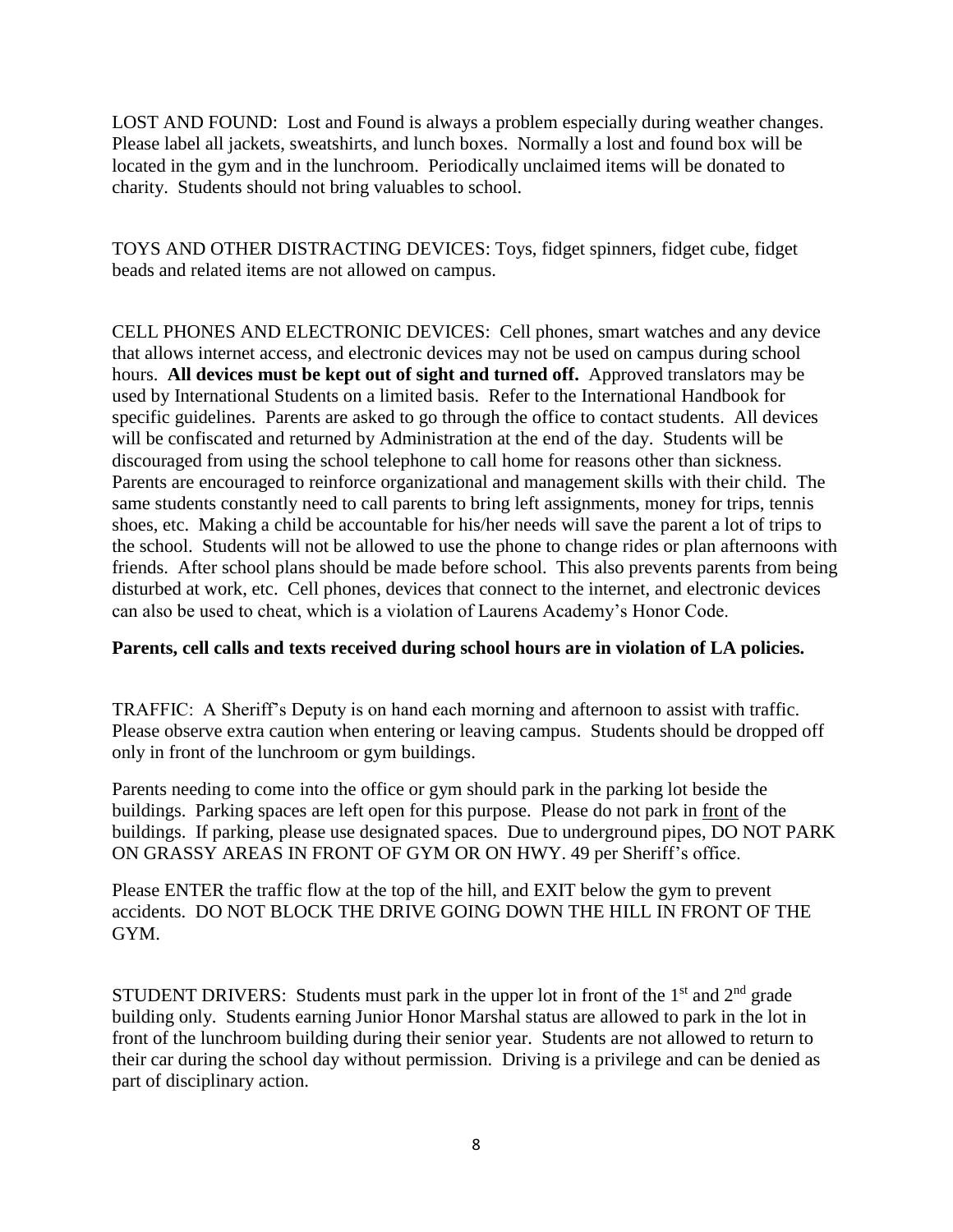RIGHT TO SEARCH: Laurens Academy reserves the right to search the person, property, or automobile of any student on campus or attending a school sponsored event at any time if there is reason to believe that the student may be concealing illegal or potentially dangerous objects, instruments, chemicals, drugs, or other substances. It also reserves the right to confiscate any of the same it believes may be illegal or potentially dangerous. This right is reserved to protect the student body at large and will be employed with discretion.

PLEDGE OF ALLEGIANCE: Each student will participate in the Pledge of Allegiance each morning.

INCLEMENT WEATHER: In cases of inclement weather, stay tuned to WYFF – Channel 4, WSPA – Channel 7, or WLBG Radio Station. In most cases, Laurens Academy will follow District 55 in deciding closings. An email and Parent Alert (through cell number indicated in ParentsWeb) will be sent regarding closings and will be posted on social media.

In case of inclement weather during school, media outlets will be notified and student dismissals will begin. An email and Parent Alert will be sent and information will be on the school website and social media. In cases of early dismissal, parents should quickly arrange for the pick-up of children. Please call the school if you have any delays. After School WILL NOT meet on days of early dismissal due to *inclement* weather.

If more than 5 days are missed due to weather or other reasons, those days will be made up. Make up dates will be announced as needed.

YEARBOOKS: Each year, a yearbook is produced that includes pictures of all available students and faculty. Individual photographs are made each fall by professional photographers and offered for sale to parents. Every class is also highlighted with pictures featuring their various activities during the year. Athletics and other extracurricular activities are also included. At the end of the year, time is set aside for students and teachers to autograph each other's yearbooks. Since the cost of publishing a yearbook cost thousands of dollars, ads are sold to area businesses to help defray the costs. Please contact the school if you or anyone you know might be interested in advertising in the yearbook.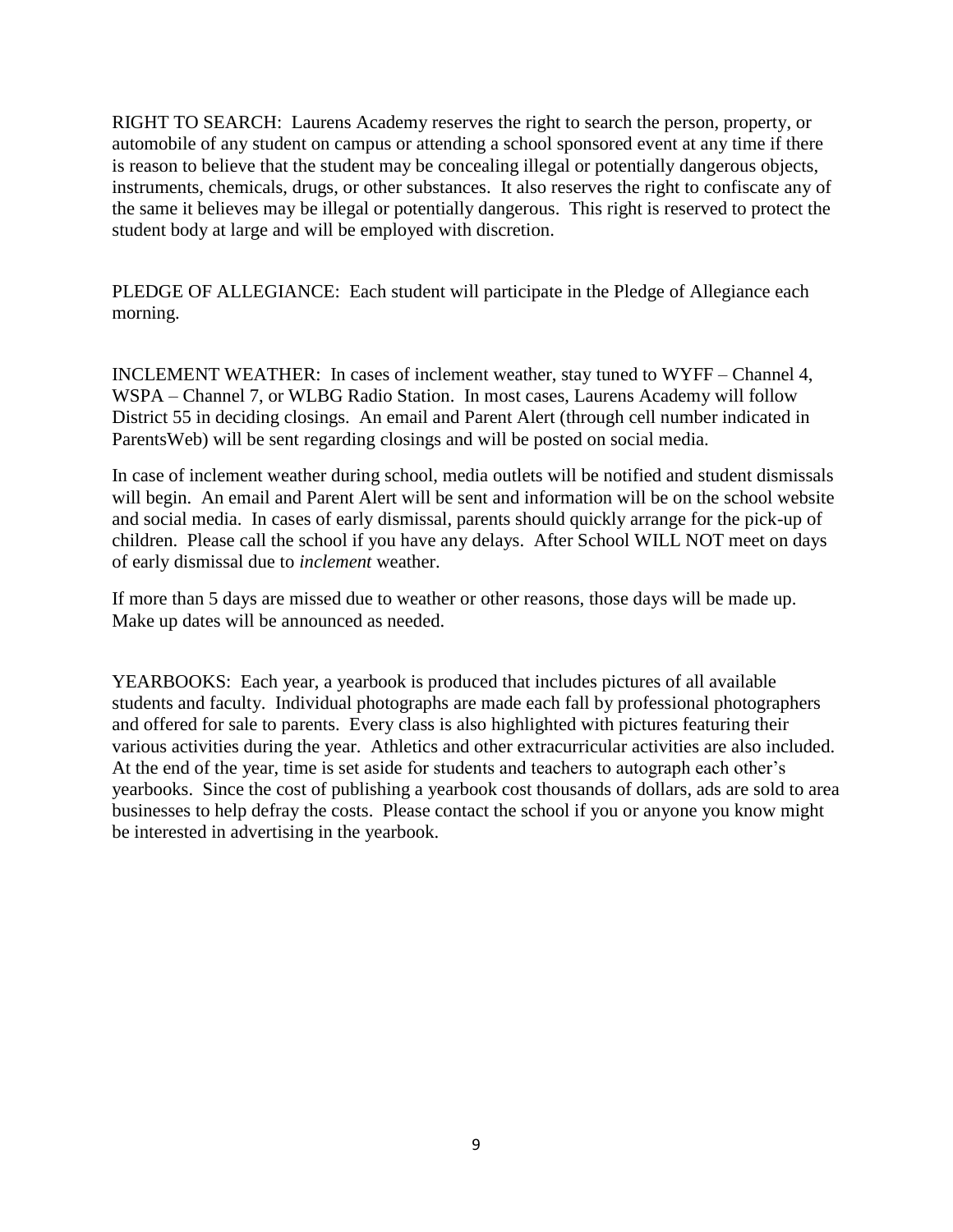#### SCHEDULES:

| Kindergarten    | $8:00 AM - 2:30 PM - Monday - Thursday$  |
|-----------------|------------------------------------------|
|                 | 8:00 AM - 1:30 PM - Friday               |
|                 | $8:00 AM - 11:30 AM - Half Day Schedule$ |
| Grades 1-3      | $8:00 AM - 2:45 PM - Monday - Thursday$  |
|                 | $8:00$ AM $-1:45$ PM $-$ Friday          |
|                 | $8:00 AM - 11:45 AM - Half Day Schedule$ |
| Grades 4-5      | $8:00 AM - 2:55 PM - Monday - Thursday$  |
|                 | $8:00$ AM $-1:55$ PM $-$ Friday          |
|                 | $8:00 AM - 11:55 PM - Half Day Schedule$ |
| Grades $6-8$    | $8:00 AM - 3:05 PM - Monday - Thursday$  |
|                 | $8:00$ AM $- 2:15$ PM $-$ Friday         |
|                 | $8:00 AM - 12:00 PM - Half Day Schedule$ |
| Grades $9 - 12$ | $8:00 AM - 3:15 PM - Monday - Thursday$  |
|                 | $8:00$ AM $- 2:15$ PM $-$ Friday         |
|                 | $8:00 AM - 12:00 PM - Half Day Schedule$ |

MORNING DROP OFF: Kindergarten through second grade students should be dropped off in front of the lunchroom building ONLY and should remain in the lunchroom until dismissed by the teachers on duty. Students in third grade through twelfth grade should be dropped off in front of the gym building ONLY and should remain in the gym until dismissed by the teacher on duty. Students should not be dropped off in front of the First and Second Grade Building; teachers may not be present. Students are not allowed in classrooms until the teacher has arrived.

AFTERNOON PICK UP: Kindergarten through second grade students are dismissed from the lunchroom building ONLY. Students in third grade and up will be dismissed in front of the gym. All car-riders should go to their pick-up-spot immediately after dismissal.  $K4-5<sup>th</sup>$  grade students participating in the After School Program should report to the First and Second Grade Building.

AFTER SCHOOL PROGRAM: An afterschool program is available for students K4-5<sup>th</sup> grade until 5:30pm on school days. Contact the school office for details and a registration form.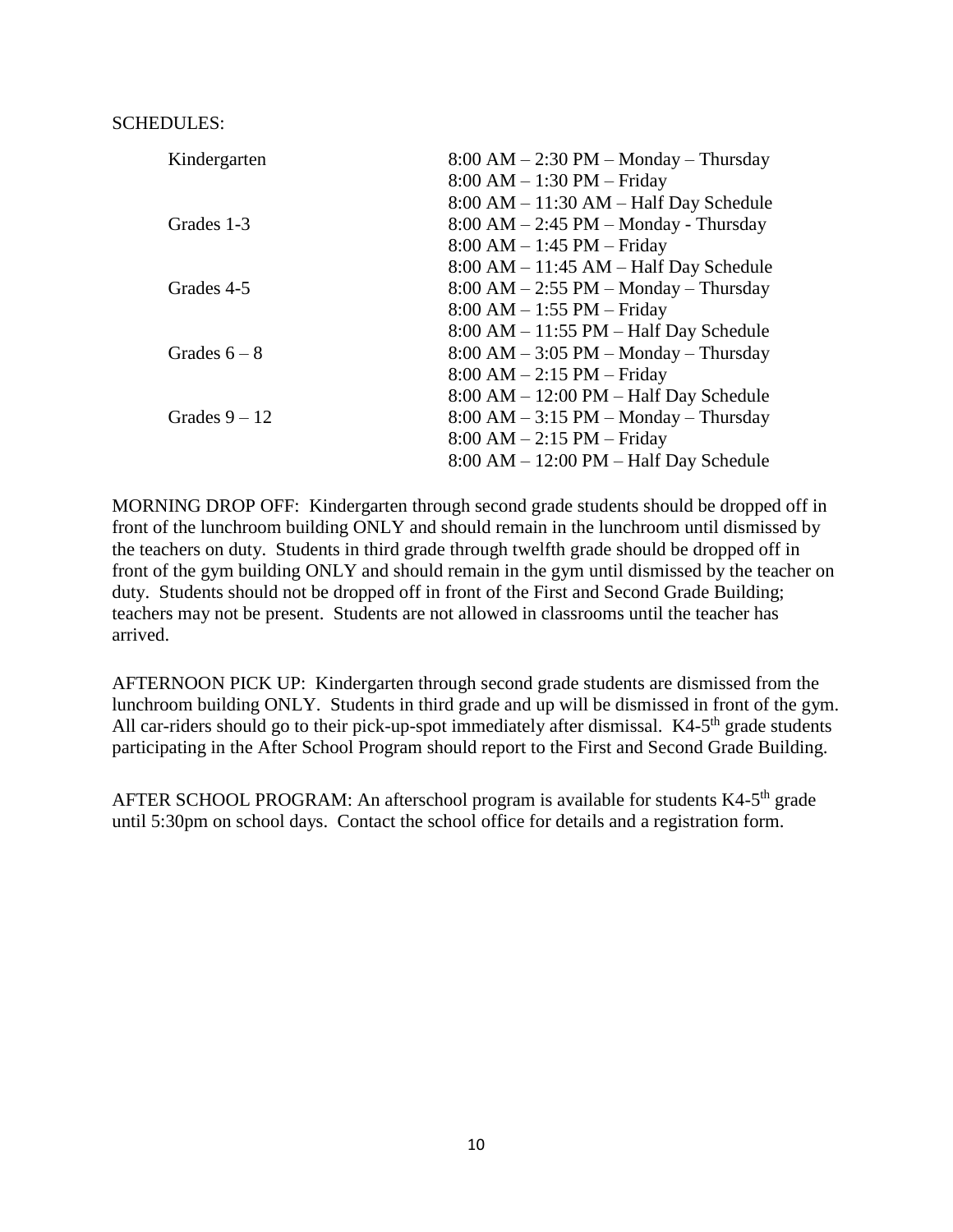## ACADEMIC INFORMATION

HONOR CODE: Self-government can be successful only when founded on personal honor. Personal honor requires that every person act honorably in academic work as well as in every phase of school life. Personal honor MUST involve respect for one's self and respect for others, their feelings, rights, property, and their desire to obtain the best possible education.

The student shall be on his/her honor to prepare and submit only his own work and to refrain from giving or receiving non-permitted help on school work. To uphold the Honor Code, each person has the responsibility to report any infractions. Remember that the faculty cannot observe all infractions at all times. The faculty, students, and parents must believe that an Honor Code is desirable; therefore, cooperation of all is essential to the success of the Honor Code at Laurens Academy.

STUDY SKILLS: Laurens Academy is a college preparatory institution. We take that obligation very seriously. Varied study skills will be introduced throughout the student's educational years. It is believed that in teaching study skills, organizational techniques, and time-management skills, students will be more successful in balancing the demands of a college education. Parents who want to see their children become successful will help teach and reinforce study skills and good study habits beginning in the early years.

Being too dependent on parents for help with homework and studying for tests will prevent a student from acquiring the skills and motivation they will need to be successful. Children all learn differently, have varied backgrounds, and are at different maturity levels. If you find that your child needs too much assistance to be successful, or has unorganized notes or materials, please consult the teacher.

## **Please allow each child to accept responsibility for completing assignments, studying and the consequences of not meeting those responsibilities.**

WRITING ACROSS THE CURRICULUM: Teachers are encouraged to require students to write in all subject areas. Students are to restate questions when answering questions. Students are also to use correct punctuation and spelling when writing the answers. If there are errors, points will be deducted.

MATH ACROSS THE CURRICULUM: All students must write in pencil and show their work when doing math. Points will be taken off for not showing their work and partial credit may be given for steps done correctly.

Calculator Policy: No calculators will be allowed until Geometry, Algebra II and higher level math courses. Students need to be able to understand each step and be able to do math calculations without calculators for improved comprehension and retention.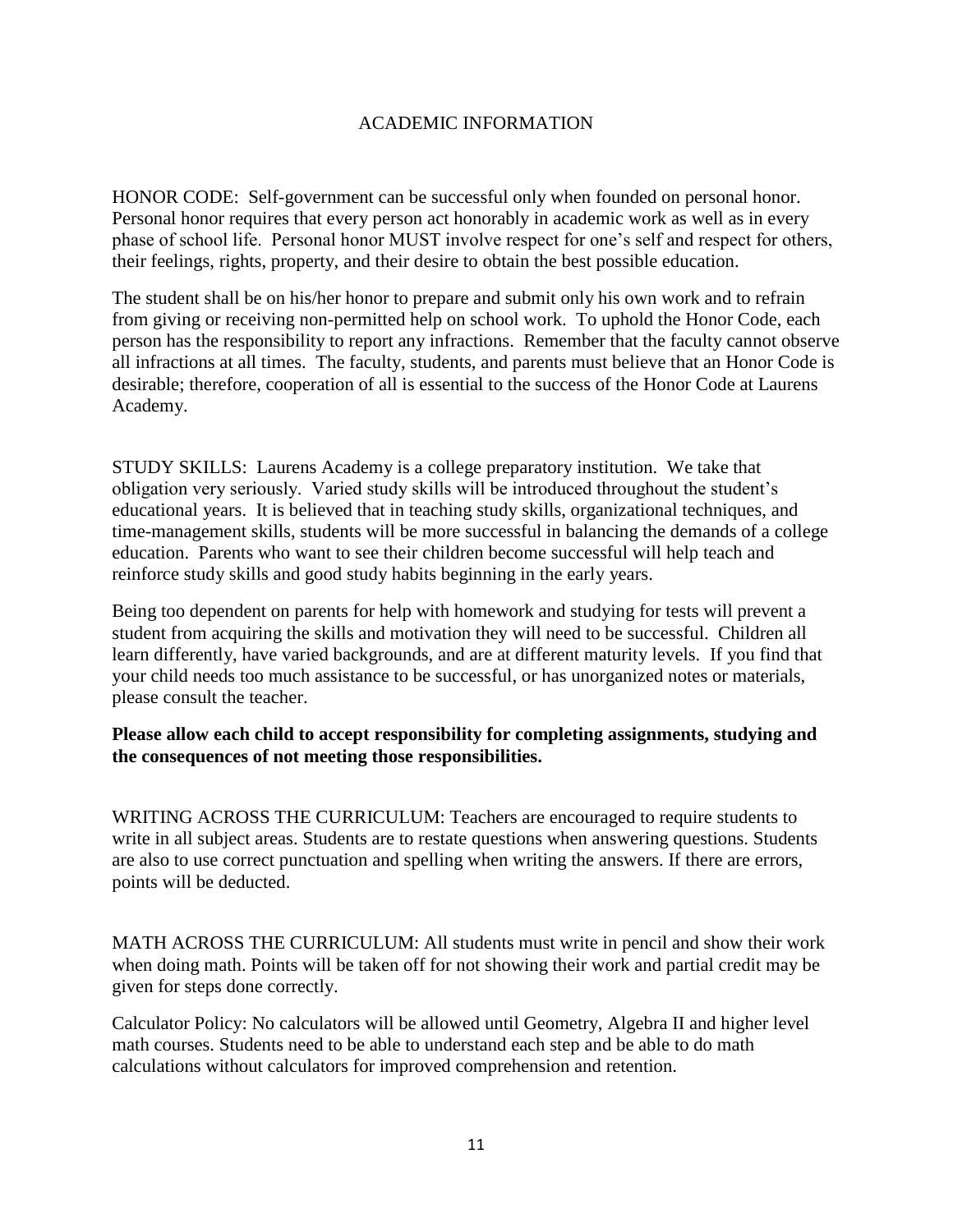READING ACROSS THE CURRICULUM: The Accelerated Reader Program (ARP), a reading comprehension program, is used for independent reading. Books are read according to grade level and computerized tests are taken on the LA campus under the student's personal ARP account. Points are earned depending on the maximum value of points assigned for the book and on the number of questions answered correctly. Each grade level has a required number of points per grading period. Students in grades 6-11 are required to earn 50 points per semester and these points will be doubled and counted as a major test grade in their English/Literature class. Students are encouraged to read during the summer and take tests during summer library hours in order to earn points towards the following school year's required total.

MAJOR ASSIGNMENT POLICY: Failure to turn in major assignments on time is unacceptable. Major assignments not turned in on the due date will be dropped a letter grade for each school day after the due date, even if the class does not meet. Late assignments will not be accepted after the third late day and will result in a zero. The teacher's discretion will apply to exceptions.

HOMEWORK: In the Lower School each student is responsible for a folder at the beginning of his/her notebook where homework can be located. Upper School students are required to use school-issued homework planners to keep up with short and long-term assignments.

Homework is assigned in all academic areas, and occasionally in activity classes, but not necessarily every night. Homework should be perceived by the students and parents as opportunities to reinforce classroom instruction and provide opportunity for independent thinking and research. It gives students experience in following directions and enhances selfdiscipline and responsibility. Parents are asked to provide a suitable study area in a quiet, welllit location. Once a child can read comfortably on his/her own, most homework can be completed without the assistance of parents. Parents of younger students can help build good study habits in their children by requiring that the student first attempt all work on his/her own. If the student consistently is unable to complete homework tasks on his/her own, the teacher should be consulted.

COURSE CHANGES: No course can be dropped or added without the permission of parents and administration. Any student who wishes to withdraw from a course will receive the following grade on their permanent record:  $W =$  withdrawn at or before 1<sup>st</sup> Progress Report,  $WP =$  withdrawn after the 1<sup>st</sup> Progress Report due to medical or other approved reason,  $WF =$ withdrawn after 1<sup>st</sup> Progress Report without approved reason. Unless unusual circumstances prevail, a student should remain in a yearly course for the entire year and a semester course for the entire semester. Any course can be canceled due to lack of enough interest.

STUDY HALLS: Students assigned to study halls should report promptly with enough work and materials to keep them busy the entire period. Students will remain quiet and not disturb others.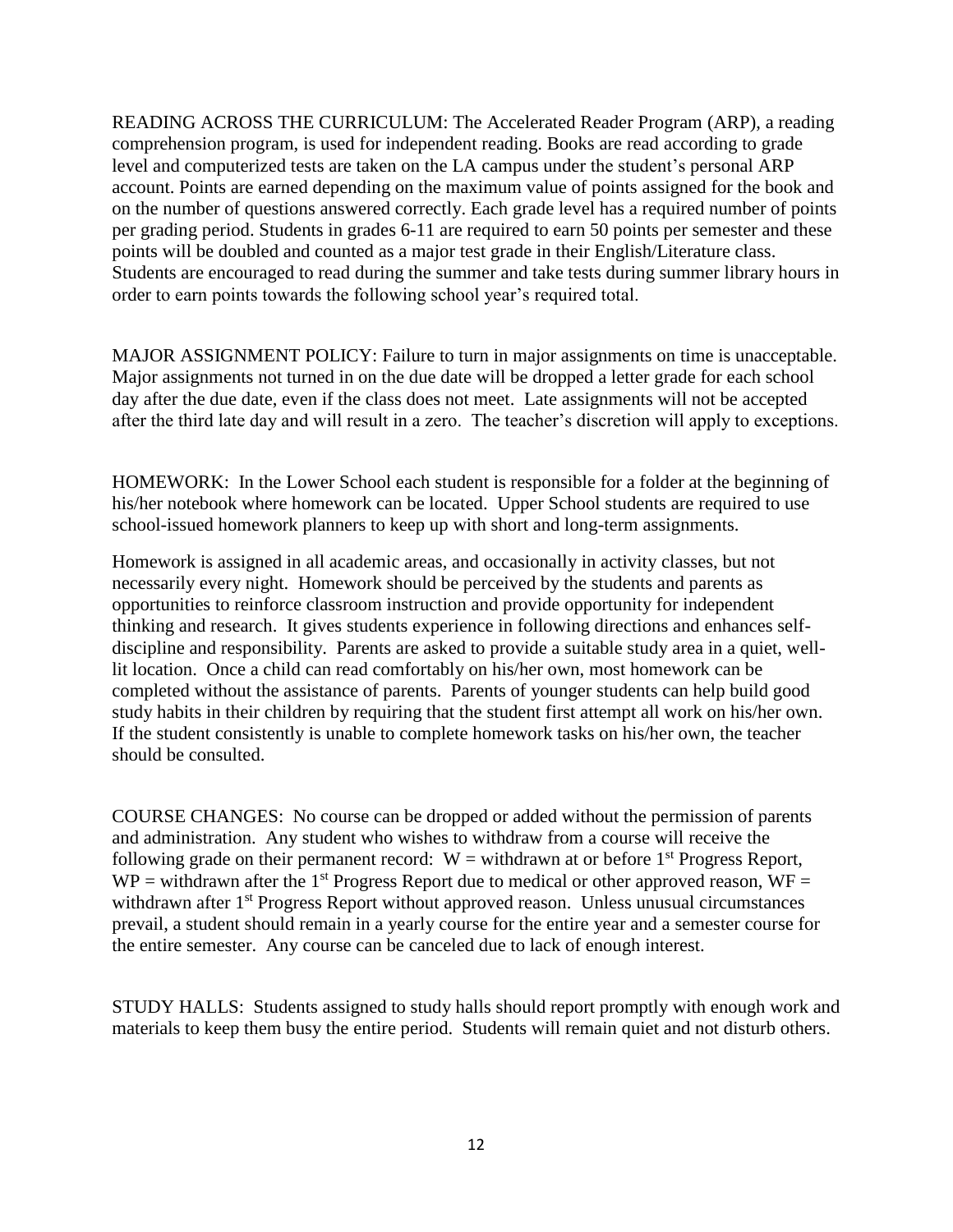LIBRARY: Teachers are encouraged to bring classes to the library for instruction in library usage, research, and book selection. A quiet atmosphere is maintained at all times. Disruptive behavior will not be tolerated and may result in the loss of library privileges.

EXTRACURRICULAR ELIGIBILITY: Eligibility to participate in extracurricular activities is determined by the guidelines adopted by the Athletic Department, Club, or other entity. Students who participate should make themselves aware of the policies ruling their participation. Discipline infractions can also affect eligibility and will be determined by the administration. Students must be present in school the day of an activity unless an excuse is submitted to the proper administrator and permission to participate is approved.

FIELD TRIPS: The purpose of field trips at school is to provide an extension of the classroom. It is hoped that field trips expose students in a way that makes learning tangible and whet's each student's desire to learn and see more. Increased experience and exposure to new things also leads to increased reading comprehension. We want each field trip to be a positive enrichment experience for each child, chaperone and teacher. In addition, field trips are meant to inspire family vacations, not take the place of them. Any student who is prohibited from attending the field trip due to discipline will not receive a refund. The number of chaperones is determined by the nature of the field trip. Parents interested in chaperoning should notify the teacher sponsoring the field trip. All chaperones must pass a background screening in order to accompany field trips. Background screenings are good for two years. Administration has the right to amend field trip details if needed.

Lower School Overnight Field Trips - The classroom teacher will be accompanying the class on the trip, therefore students not participating in the overnight field trip will not be allowed to attend school and will be counted absent. Students will be required to complete an at-home project/assignment related to the information covered on the field trip.

Upper School Overnight Field Trips – Students not participating in the overnight field trip will be required to attend school and will be dismissed at 11:30 each day. Students will be required to complete a project consisting of daily assignments pertaining to the information covered on the field trip. The assignments must be completed at school and will count as two grades in a related subject. Those who do not attend school will be counted absent for the day and will receive a zero for that portion of the project.

COMPUTER USE POLICY: Laurens Academy is very fortunate to be blessed with a significant quantity of computer hardware and software in our classrooms, library, and office. It is essential for all users to be good stewards in the care of equipment and software. Copying copyrighted software is prohibited. See Computer Policy at the conclusion of the handbook.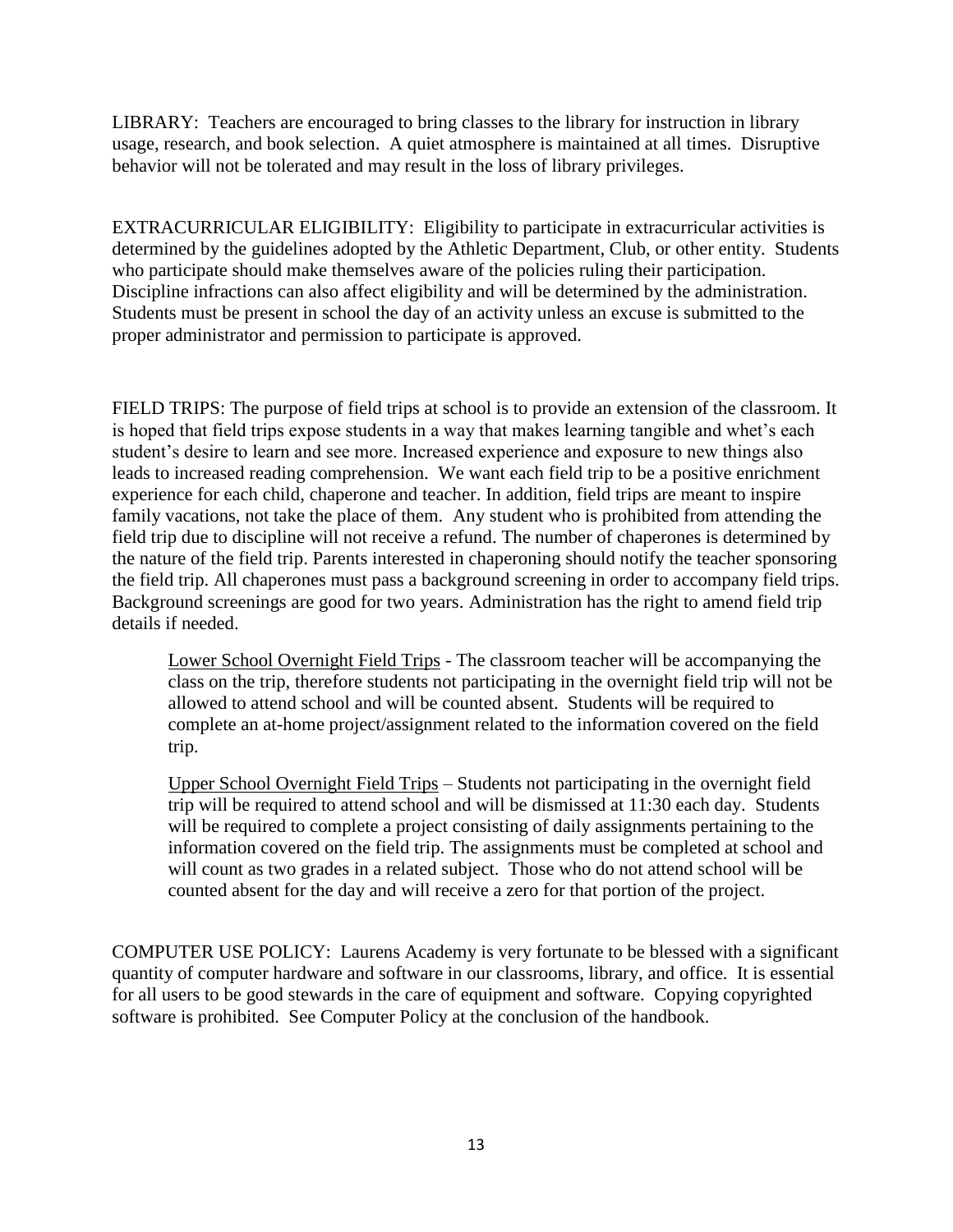#### PROMOTION/RETENTION POLICY:

Elementary and Middle School: Must pass Reading, English, and Math. Students may not fail more than one of the following classes – History, Science, and Algebra I students in the eighth grade.

High School: Any class required for graduation must receive a D or above, or be retaken until the student passes. High School failures follow the SC Grading Scale Policy.

Upper School: A final overall grade point average of C must be achieved in the course work. The student will be put on probation if his/her grades fall below average during the year. An overall below C average at the end of the year places a student on probation to enter LA the following year. Students entering on probation will be evaluated at the 1st Progress Report period. If the student's overall average is a C or better, he/she may continue to participate in athletics and extra- curricular activities. If the student's average has not improved, he/she will not be allowed to participate in the above activities and an academic plan for improvement will be put into place.

STUDENT PREGNANCY: If a female student becomes pregnant while attending Laurens Academy, she will receive an automatic dismissal. If a male student fathers a child while at Laurens Academy, he will also receive an automatic dismissal. Students who have parented a child will not be admitted to LA. If pregnancy occurs, Laurens Academy will offer suggestions for the student's academic directions following dismissal from LA.

STANDARDIZED TESTING: Laurens Academy will administer achievement tests in Second, Third, Fifth and Seventh grades. The PSAT is given in the fall to all tenth graders and those eleventh graders eligible for the National Merit Scholarship. See the College Counseling page on the Laurens Academy website for SAT and ACT testing recommendations and dates. Refer to student's college of choice testing requirements for admissions.

GRADEBOOK: The Laurens Academy Elementary Uniform Grading System requires daily assignments to be weighted 20%, homework to be weighted 10% and major assignments to be weighted 70% of each nine weeks average. The Laurens Academy Upper School Uniform Grading System for core classes (core classes necessitate semester exams) requires daily assignments to be weighted 20%, homework to be weighted 10% and major assignments to be weighted 70% of each nine weeks average. Student grades are viewable on Renweb ParentsWeb.

EXAMS (GRADES 6-8): Students in grades 6-8 will participate in semester and year end exams in preparation for future cumulative exams. Exams may not be exempted but will count for 10% of the total semester grade. Eighth grade Algebra I will follow High School Exam policies.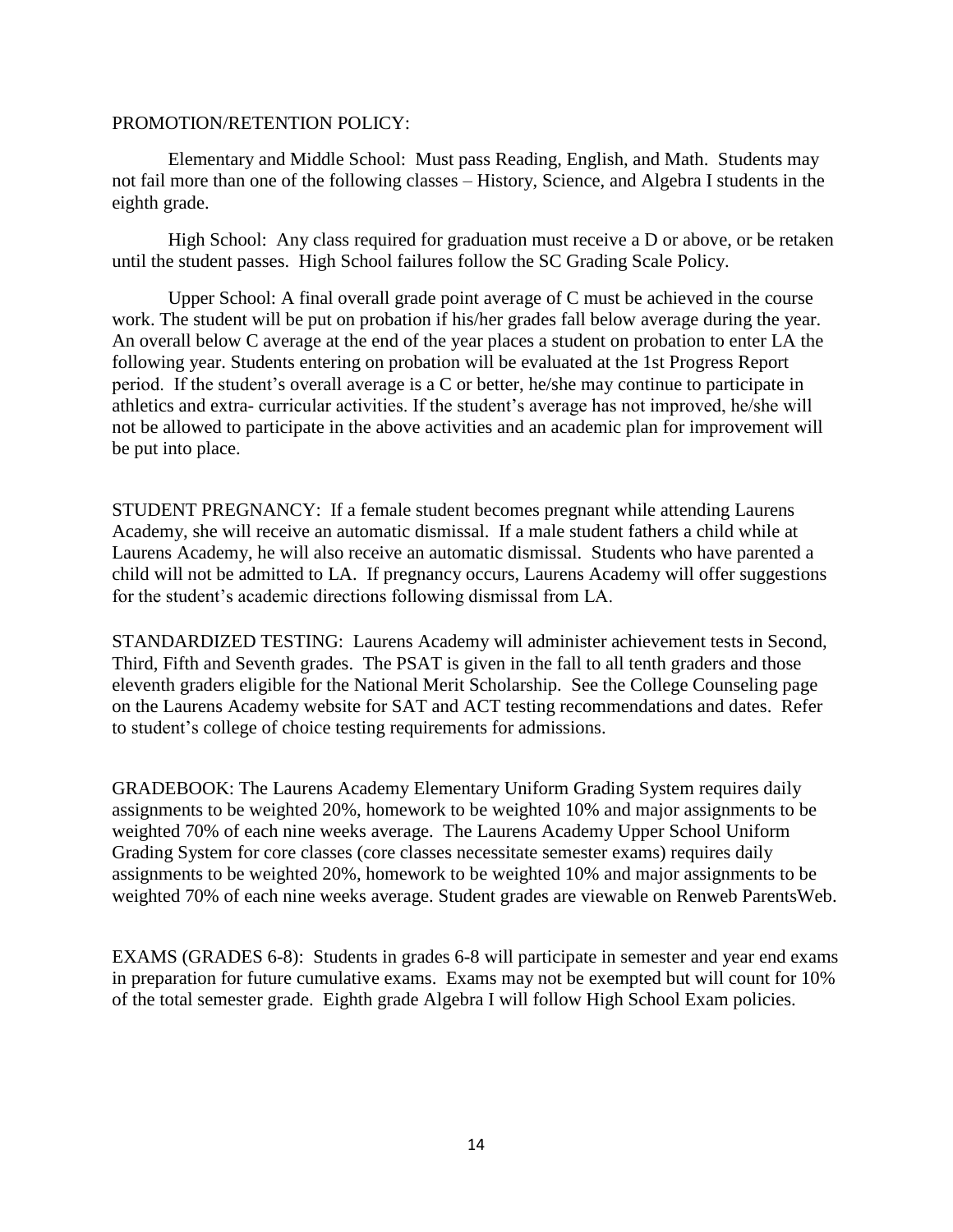EXAMS (GRADES  $9 - 12$ ): Semester and year end exams are administered to students in grades 9 -12. Exams will only cover information from that semester. The exam will count for 20% of the total semester grade.

- 1. Seniors may exempt the first semester exam in a subject with a 95 or above average for the semester. They may exempt the second semester exam with a 90 or above average for the second semester.
- 2. Students in grades 9-11 may exempt only the second semester exam in a subject with a 90 or above average.
- 3. No exemptions, regardless of average, will be allowed if a student has more than five absences in a semester course or ten absences in a full year course. No exemptions, regardless of average or absences, if a student has had ISS or OSS any time during the school year.
- 4. Exam exemption requirements do not apply to dual enrollment classes. Exam requirements of the college will be followed.

PROGRESS REPORTS: Progress Reports are emailed halfway through the grading period to all students. Progress reports are sent to notify students and parents of poor grades, homework completion, participation, effort or conduct. Often, tests, projects, or other assignments can pull a grade down after the half-way point in the grading period. Parents are encouraged to check ParentsWeb often to monitor student's academic progress and not depend wholly on the progress report for end of grading period.

REPORT CARDS: Report Cards will be emailed every nine weeks with the exception of the final report card which is issued on Awards Day.

AWARDS: Awards for Kindergarten through  $5<sup>th</sup>$  grade are recognized at Chapel at the end of each nine weeks. Teachers may recognize other exemplary efforts that they deem appropriate.

END OF YEAR AWARDS PROGRAM: The Lower and Upper Schools will conduct an Awards Program at the end of the year. All students are encouraged to attend the Awards Program as it is a celebration of achievement and participation and not of promotion. Year end awards are recognized and pins or certificates will be presented.

Perfect Attendance – In attendance every day. Students must be in attendance at the program to receive the Perfect Attendance Award. ARP – Cumulative number of points earned for the year. Year Star Pin – Recognition of attendance for the school year. A Honor Roll – Earned a final grade of A (90 or higher) in each subject. A/B Honor Roll – Earned a final grade of A's and B's (80 or higher) with at least one A in a subject. Valedictorian – Highest overall year-end average. Salutatorian – Second highest overall year-end average. Lamp of Knowledge – First 4.0 GPA or higher at year end. Bar – Subsequent year end GPA of 4.0 or higher.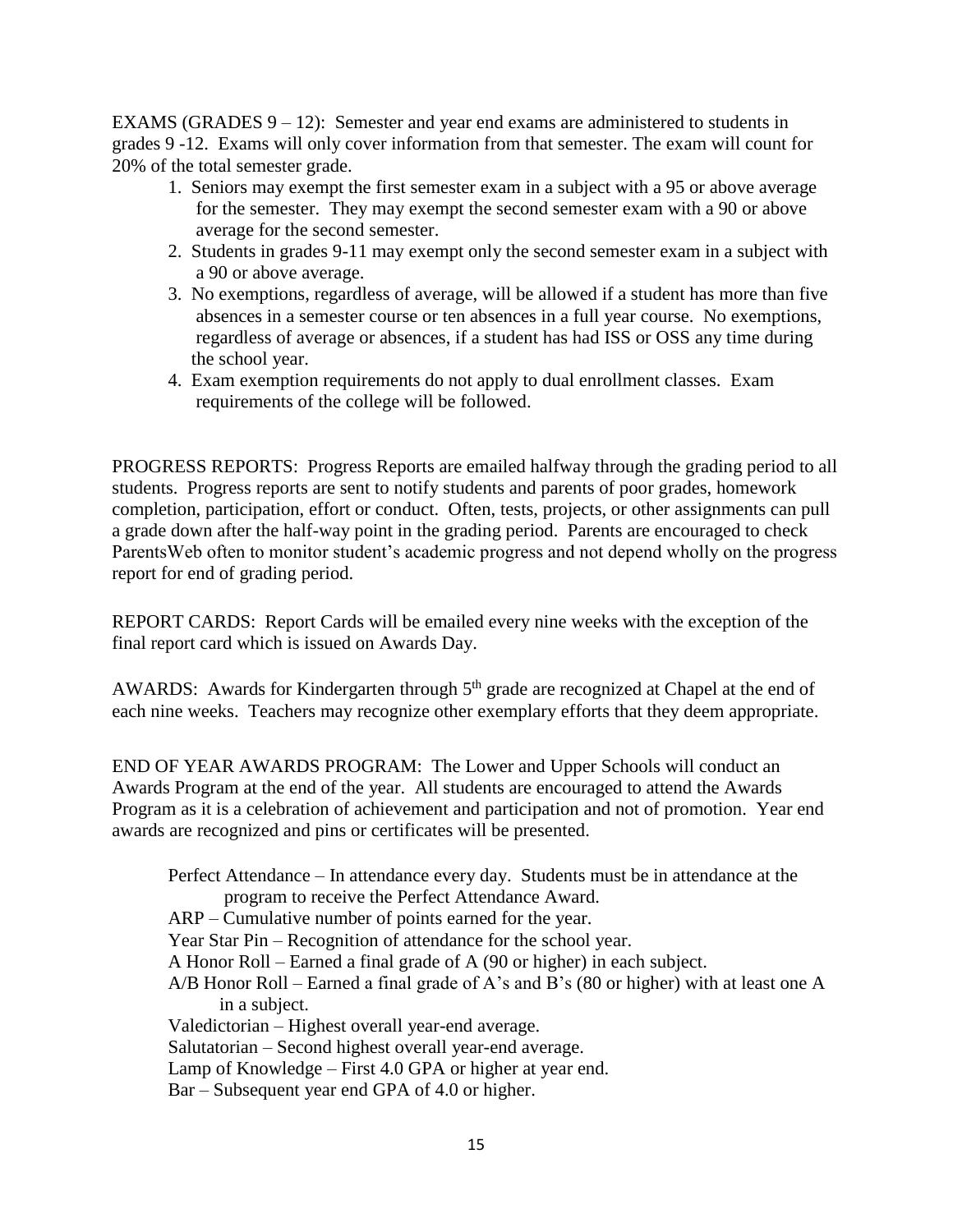International Honors- GPA of 4.0 or higher in core classes at year end.

Junior Honor Marshal – See Junior Honor Marshal requirements in graduation section of handbook.

 Other awards include Top Average per subject, Spelling Bee participants, Christian Spirit, Beth Langston Volunteer Award, Bible Club, Junior Cadets, Honor Society, Beta Club, Extracurricular club and organization participation and Excellence in Art, Music, Foreign Language, and Computer. Athletic awards are recognized at the end-of-year Athletic Banquet.

Awards Presented:

K4/K5- Perfect Attendance, Star Pin

1<sup>st</sup>- Perfect Attendance, ARP, Christian Spirit, Star Pin

2<sup>nd</sup>- 5<sup>th</sup>- Perfect Attendance, ARP, A Honor Roll, A/B Honor Roll, Top Average per Subject, Christian Spirit, Star Pin

6<sup>th</sup>-8<sup>th</sup>- Perfect Attendance, A Honor Roll, A/B Honor Roll, Top Average per Subject, Valedictorian, Salutatorian, Christian Spirit, Beth Langston Volunteer Award, Star Pin

9<sup>th</sup>-12<sup>th</sup>- Perfect Attendance, Lamp of Knowledge, Bar Pin, Valedictorian, Salutatorian, International Honors, Christian Spirit, Beth Langston Volunteer Award, Junior Honor Marshal, Star Pin

GRADUATION: All graduation requirements are subject to change. Requirements can be affected by new South Carolina Department of Education requirements, SCISA/SACS requirements, scholarships requirements, and class availability. Laurens Academy may adjust its own graduation requirements for students who enter late and are unable to take required LA courses because of scheduling conflicts. Permission must be granted from Administration after full transcripts are reviewed. Students who transfer into Laurens Academy with a high school transcript, will be given the weighted value of AP and Dual Credit classes listed on their transcript as assigned by the South Carolina Uniform Grading Scale onto their Laurens Academy cumulative transcript. Classes marked as Honors classes on a transferring transcript will not be given the honors weighted credit, but will be assigned the college preparatory credit on the South Carolina Uniform Grading Scale onto their Laurens Academy cumulative transcript. All seniors must take a minimum of 4 classes per semester, in addition to a Senior Internship.

DIPLOMAS: The Laurens Academy College Preparatory Diploma is designated with a College Prep seal given by SCISA. The following requirements must be met:

- 1. Complete a minimum of 24 units
- 2. Earn an overall GPA of 3.0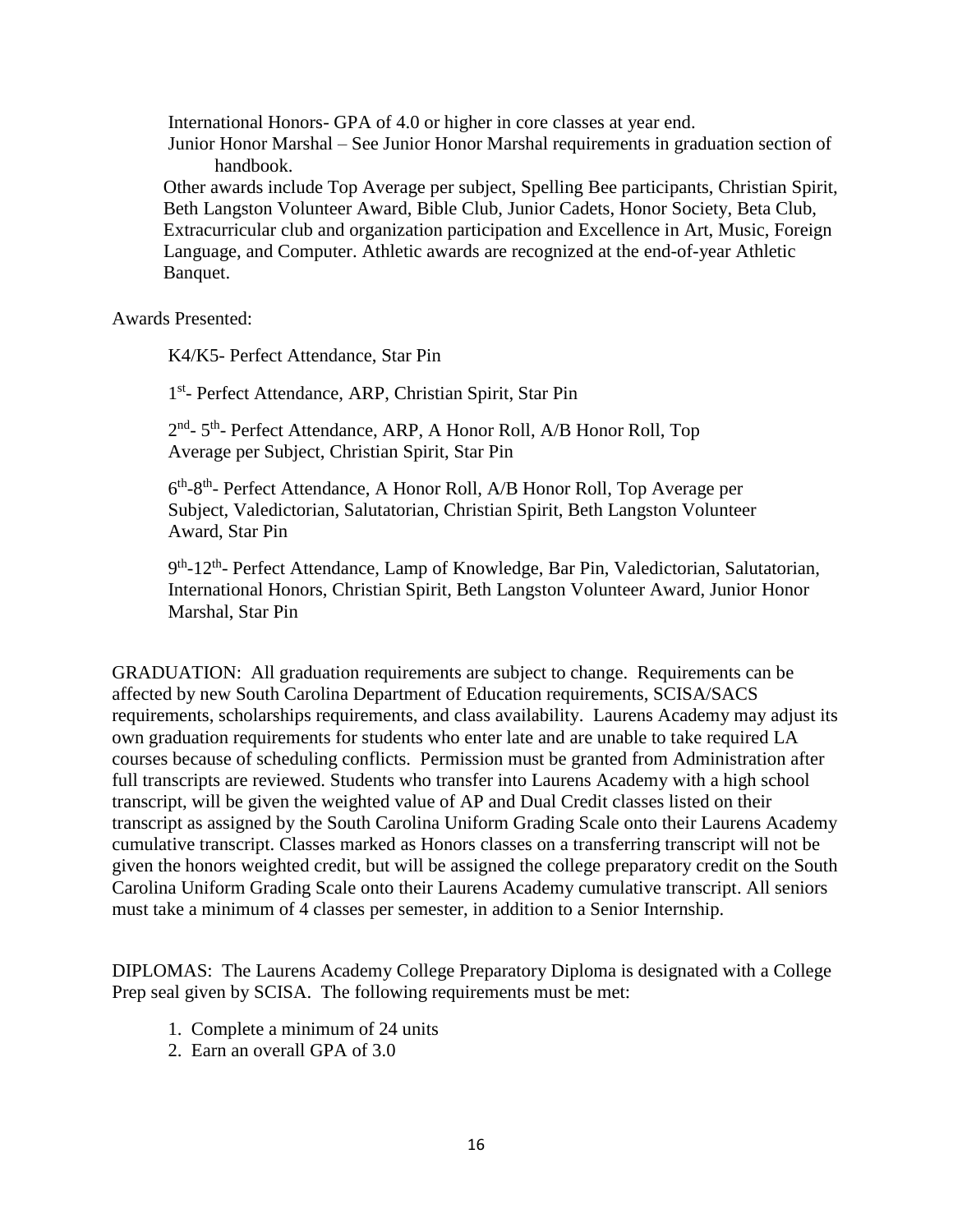3. Complete the following course requirements:

| English              | 4 units                                                      |
|----------------------|--------------------------------------------------------------|
| Math                 | 4 units (Alg. I, II, Geometry, plus other higher math)       |
| Science              | 4 units (Physical Science, Biology, Chemistry, Physics)      |
| <b>US History</b>    | 1 unit                                                       |
| <b>World History</b> | 1 unit                                                       |
| Government           | $\frac{1}{2}$ unit                                           |
| Economics            | $\frac{1}{2}$ unit                                           |
| <b>PE</b>            | 1 unit                                                       |
| Computer             | 1 unit                                                       |
| Foreign Language     | 2 units of same language                                     |
| Fine Arts            | 1 unit                                                       |
| Electives            | 4 units (Only one of four required electives may be service) |

A diploma without a College Preparatory seal will be given to those who meet the following minimum requirements:

- 1. Complete a minimum of 24 units, which includes current SC Diploma requirements
- 2. Earn an overall GPA of 2.0

Before a student may participate in graduation, all ledgers must be paid in full and all textbooks, library books, uniforms, or other Laurens Academy possessions returned.

No student may participate in graduation or earn Senior honors who is under suspension or expulsion.

GRADUATION CORDS: Gold - With Highest Honors, a GPA of 4.8 and above; Garnet – With High Honors, a GPA of 4.4 to 4.799; Navy – With Honors, a GPA of 4.0 to 4.39; Tri-colored-International Honor Student, a GPA of 4.0 or higher in core academic classes while at Laurens Academy.

SCISA HONOR CERTIFICATE: As required by SCISA, a student must meet the following criteria to earn a SCISA Honor Certificate at graduation:

- 1. Complete the minimum requirements for a College Preparatory diploma.
- 2. Earned an overall 3.5 GPA in 15 units of academic classes. Elective units are not considered.
- 3. Score 1100 or higher on the SAT or 24 or higher on the ACT.

VALEDICTORIAN: The following criteria must be met to be designated as Valedictorian:

- 1. Attended Laurens Academy in  $11<sup>th</sup>$  and  $12<sup>th</sup>$  grades.
- 2. Meet the requirements for a College Preparatory Diploma.
- 3. Earn the highest GPA over 4 years of high school.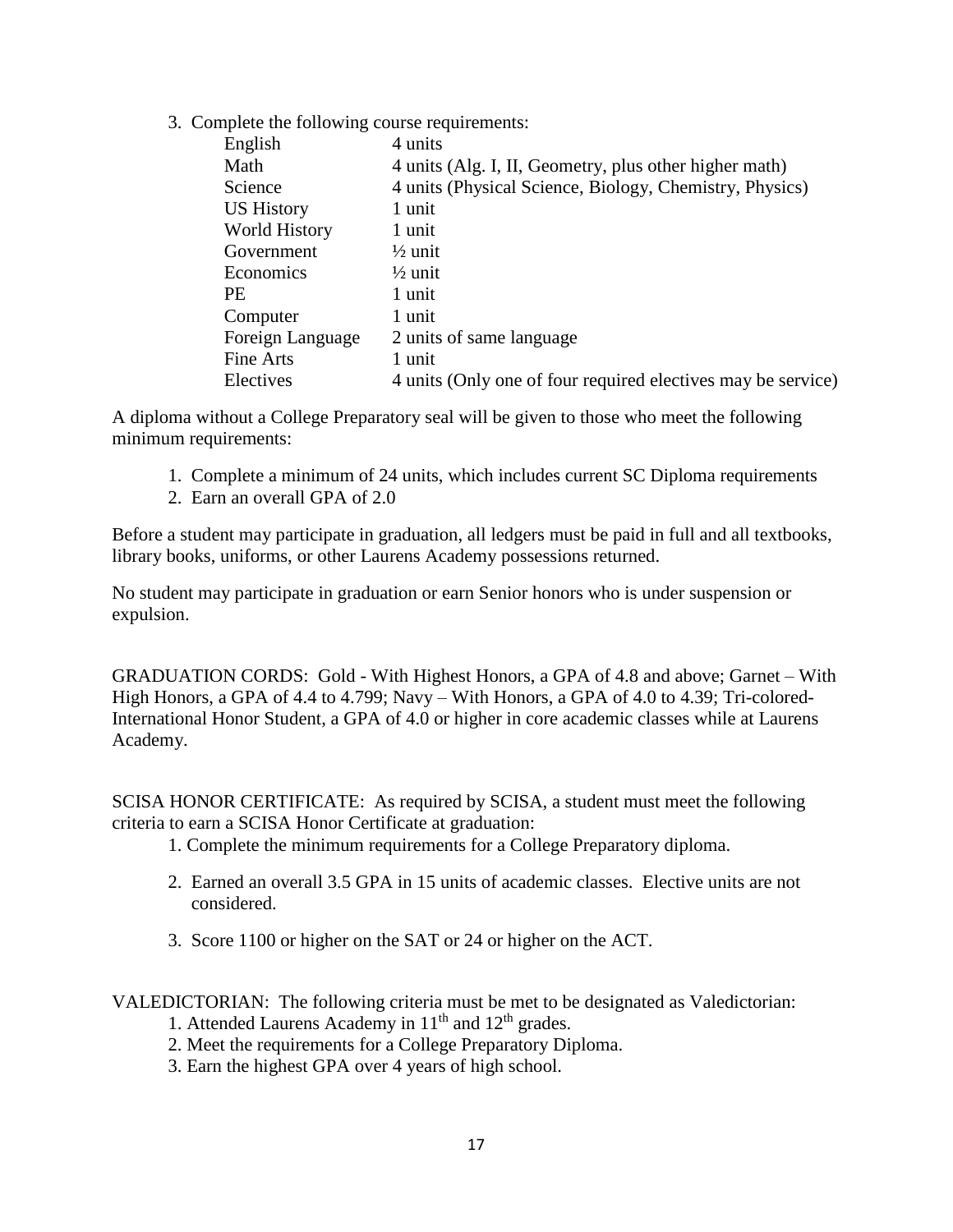SALUTATORIAN: The following criteria must be met to be designated as Salutatorian:

- 1. Attended Laurens Academy in  $11<sup>th</sup>$  and  $12<sup>th</sup>$  grades.
- 2. Meet the requirements for a College Preparatory Diploma.
- 3. Earn the second highest GPA over 4 years of high school.

JUNIOR HONOR MARSHAL: The following criteria must be met to be designated as Junior Honor Marshal:

1. Must be a Junior.

2. Earned a minimum cumulative GPA of 4.00 (without rounding) at the conclusion of the first semester of the Junior year.

SOUTH CAROLINA ACADEMIC SCHOLARSHIPS: Please consult the College Counselor for current requirements for the Life, Hope and Palmetto Fellows Scholarships.

CLASS RANK: Class rank will be calculated for all students in the class according to the cumulative GPA based on the South Carolina Uniform Scale. Rank will be provided on the final transcript submitted for students to colleges and scholarship entities.

GRADING SCALES: Laurens Academy has adopted the South Carolina grading scale as follows effective August 2016:

| 90-100     |               | $S - Satisfactory$      |
|------------|---------------|-------------------------|
| 80-89      | В             | $N - Needs$ Improvement |
| 70-79      | $\mathcal{C}$ | $U$ – Unsatisfactory    |
| 60-69      |               |                         |
| 59 & Below | н             |                         |

Prior to August 2016:

| 93-100     | A |
|------------|---|
| 85-92      | B |
| 77-84      | € |
| 70-76      | D |
| 69 & Below | F |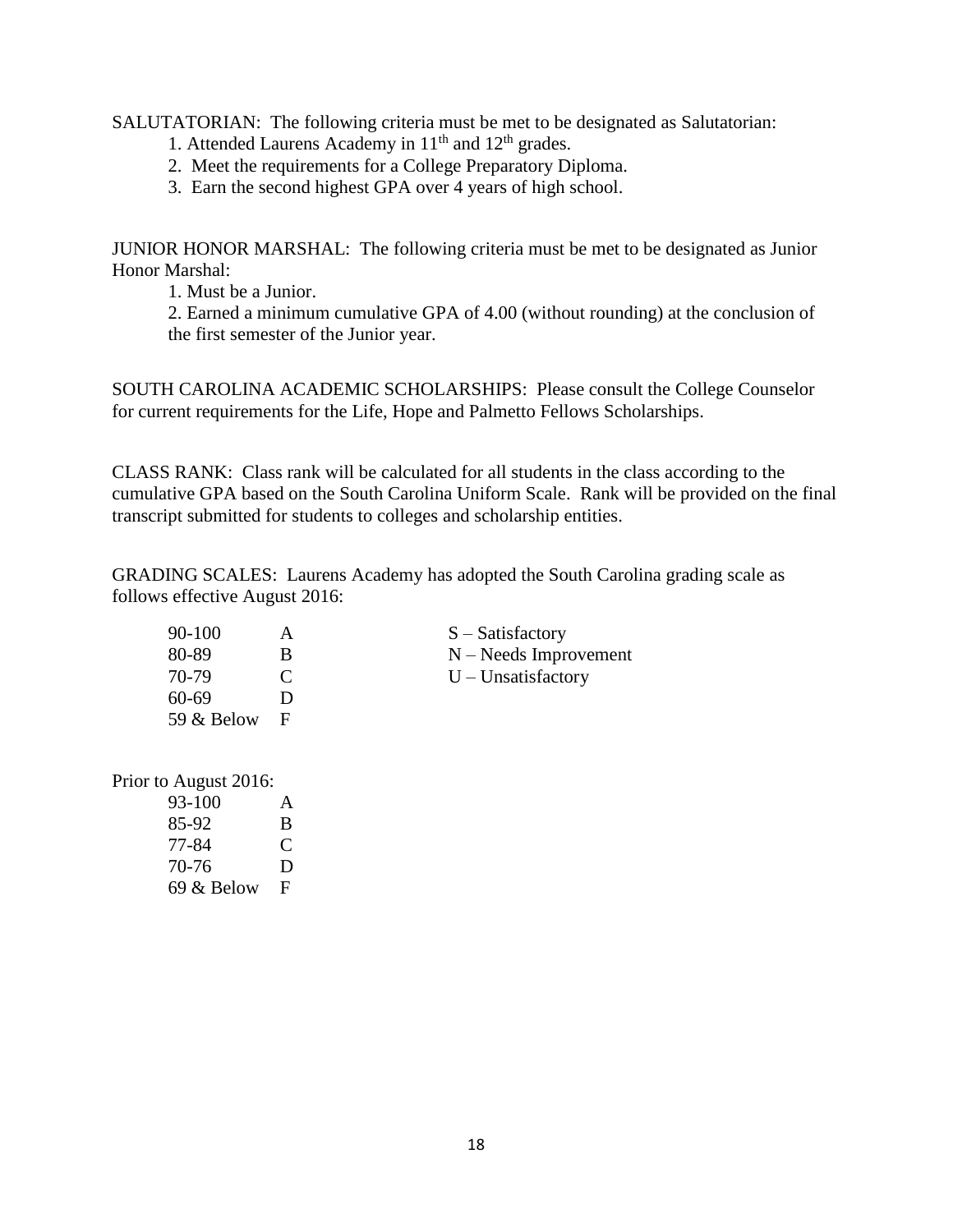| <b>South Carolina Uniform Grading Scale Conversions</b> |                         |                     |               |                          |
|---------------------------------------------------------|-------------------------|---------------------|---------------|--------------------------|
| <b>Numerical</b>                                        |                         | <b>College Prep</b> | <b>Honors</b> | <b>AP/IB/Dual Credit</b> |
| <b>Average</b>                                          | <b>Letter Grade</b>     | Weighting           | Weighting     | Weighting                |
| 100                                                     | A                       | 5.000               | 5.500         | 6.000                    |
| 99                                                      | A                       | 4.900               | 5.400         | 5.900                    |
| 98                                                      | A                       | 4.800               | 5.300         | 5.800                    |
| 97                                                      | A                       | 4.700               | 5.200         | 5.700                    |
| 96                                                      | A                       | 4.600               | 5.100         | 5.600                    |
| 95                                                      | A                       | 4.500               | 5.000         | 5.500                    |
| 94                                                      | A                       | 4.400               | 4.900         | 5.400                    |
| 93                                                      | A                       | 4.300               | 4.800         | 5.300                    |
| 92                                                      | A                       | 4.200               | 4.700         | 5.200                    |
| 91                                                      | A                       | 4.100               | 4.600         | 5.100                    |
| 90                                                      | A                       | 4.000               | 4.500         | 5.000                    |
| 89                                                      | B                       | 3.900               | 4.400         | 4.900                    |
| 88                                                      | В                       | 3.800               | 4.300         | 4.800                    |
| 87                                                      | В                       | 3.700               | 4.200         | 4.700                    |
| 86                                                      | В                       | 3.600               | 4.100         | 4.600                    |
| 85                                                      | В                       | 3.500               | 4.000         | 4.500                    |
| 84                                                      | В                       | 3.400               | 3.900         | 4.400                    |
| 83                                                      | В                       | 3.300               | 3.800         | 4.300                    |
| 82                                                      | В                       | 3.200               | 3.700         | 4.200                    |
| 81                                                      | В                       | 3.100               | 3.600         | 4.100                    |
| 80                                                      | B                       | 3.000               | 3.500         | 4.000                    |
| 79                                                      | C                       | 2.900               | 3.400         | 3.900                    |
| 78                                                      | C                       | 2.800               | 3.300         | 3.800                    |
| 77                                                      | C                       | 2.700               | 3.200         | 3.700                    |
| 76                                                      | C                       | 2.600               | 3.100         | 3.600                    |
| 75                                                      | C                       | 2.500               | 3.000         | 3.500                    |
| 74                                                      | C                       | 2.400               | 2.900         | 3.400                    |
| 73                                                      | C                       | 2.300               | 2.800         | 3.300                    |
| 72                                                      | C                       | 2.200               | 2.700         | 3.200                    |
| 71                                                      | C                       | 2.100               | 2.600         | 3.100                    |
| 70                                                      | C                       | 2.000               | 2.500         | 3.000                    |
| 69                                                      | D                       | 1.900               | 2.400         | 2.900                    |
| 68                                                      | D                       | 1.800               | 2.300         | 2.800                    |
| 67                                                      | D                       | 1.700               | 2.200         | 2.700                    |
| 66                                                      | D                       | 1.600               | 2.100         | 2.600                    |
| 65                                                      | D                       | 1.500               | 2.000         | 2.500                    |
| 64                                                      | $\overline{\mathsf{D}}$ | 1.400               | 1.900         | 2.400                    |
| 63                                                      | $\overline{\mathsf{D}}$ | 1.300               | 1.800         | 2.300                    |
| 62                                                      | $\overline{\mathsf{D}}$ | 1.200               | 1.700         | 2.200                    |
| 61                                                      | $\overline{\mathsf{D}}$ | 1.100               | 1.600         | 2.100                    |
| 60                                                      | D                       | 1.000               | 1.500         | 2.000                    |
| 59                                                      | F                       | 0.900               | 1.400         | 1.900                    |
| 58                                                      | F                       | 0.800               | 1.300         | 1.800                    |
| 57                                                      | F                       | 0.700               | 1.200         | 1.700                    |
| 56                                                      | F                       | 0.600               | 1.100         | 1.600                    |
| 55                                                      | F                       | 0.500               | 1.000         | 1.500                    |
| 54                                                      | F                       | 0.400               | 0.900         | 1.400                    |
| 53                                                      | F                       | 0.300               | 0.800         | 1.300                    |
| 52                                                      | F                       | 0.200               | 0.700         | 1.200                    |
| 51                                                      | F                       | 0.100               | 0.600         | 1.100                    |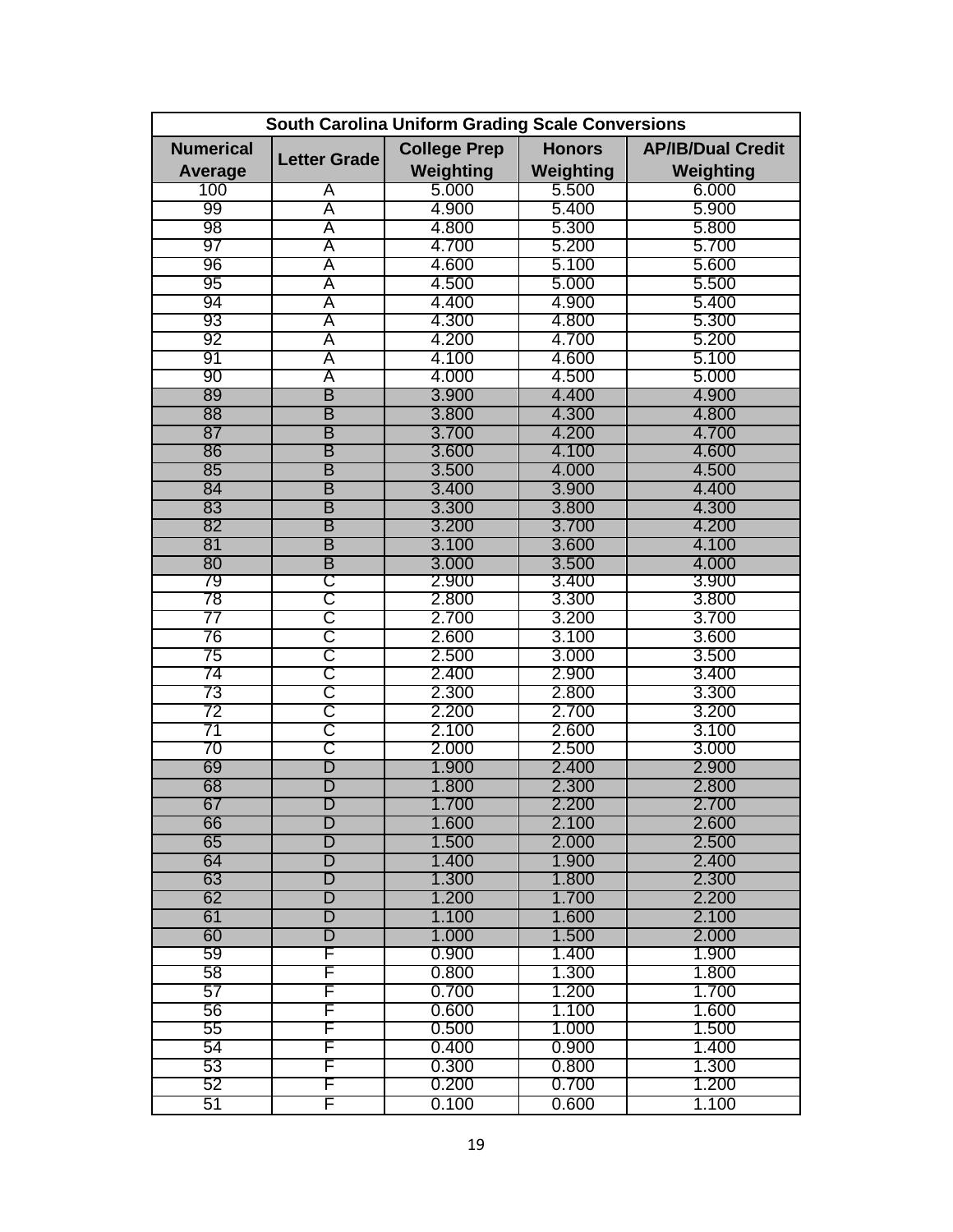# **Grade Point Conversion Chart**

Prior to August 2016:

| South Carolina Uniform Grading Scale Conversions |                       |                     |               |                                     |
|--------------------------------------------------|-----------------------|---------------------|---------------|-------------------------------------|
| <b>Numerical</b><br>Average                      | Letter<br>Grade       | <b>College Prep</b> | <b>Honors</b> | <b>AP/IB/</b><br><b>Dual Credit</b> |
| 100                                              | A                     | 4.875               | 5.375         | 5.875                               |
| 99                                               | A                     | 4.750               | 5.250         | 5.750                               |
| 98                                               | A                     | 4.625               | 5.125         | 5.625                               |
| 97                                               | A                     | 4.500               | 5.000         | 5.500                               |
| 96                                               | A                     | 4.375               | 4.875         | 5.375                               |
| 95                                               | Ā                     | 4.250               | 4.750         | 5.250                               |
| 94                                               | A                     | 4.125               | 4.625         | 5.125                               |
| 93                                               | A                     | 4.000               | 4.500         | 5.000                               |
| 92                                               | B                     | 3.875               | 4.375         | 4.875                               |
| 91                                               | B                     | 3.750               | 4.250         | 4.750                               |
| 90                                               | B                     | 3.625               | 4.125         | 4.625                               |
| 89                                               | B                     | 3.500               | 4.000         | 4.500                               |
| 88                                               | B                     | 3.375               | 3.875         | 4.375                               |
| 87                                               | B                     | 3.250               | 3.750         | 4.250                               |
| 86                                               | B                     | 3.125               | 3.625         | 4.125                               |
| 85                                               | B                     | 3.000               | 3.500         | 4.000                               |
| 84                                               | $\overline{\text{c}}$ | 2.875               | 3.375         | 3.875                               |
| 83                                               | c                     | 2.750               | 3.250         | 3.750                               |
| 82                                               | $\overline{\text{c}}$ | 2.625               | 3.125         | 3.625                               |
| 81                                               | $\overline{\text{c}}$ | 2.500               | 3.000         | 3.500                               |
| 80                                               | c                     | 2.375               | 2.875         | 3.375                               |
| 79                                               | $\overline{\text{c}}$ | 2.250               | 2.750         | 3.250                               |
| 78                                               | $\overline{\text{c}}$ | 2.125               | 2.625         | 3.125                               |
| 77                                               | c                     | 2.000               | 2.500         | 3.000                               |
| 76                                               | D                     | 1.875               | 2.375         | 2.875                               |
| $\overline{75}$                                  | D                     | 1.750               | 2.250         | 2.750                               |
| 74                                               | D                     | 1.625               | 2.125         | 2.625                               |
| 73                                               | D                     | 1.500               | 2.000         | 2.500                               |
| 72                                               | D                     | 1.375               | 1.875         | 2.375                               |
| $\overline{71}$                                  | D                     | 1.250               | 1.750         | 2.250                               |
| 70                                               | D                     | 1.125               | 1.625         | 2.125                               |
| 69                                               | F                     | 1.000               | 1.500         | 2.000                               |
| 68                                               | F                     | 0.875               | 1.375         | 1.875                               |
| 67                                               | F                     | 0.750               | 1.250         | 1.750                               |
| 66                                               | F                     | 0.625               | 1.125         | 1.625                               |
| 65                                               | F                     | 0.500               | 1.000         | 1.500                               |
| 64                                               | F                     | 0.375               | 0.875         | 1.375                               |
| 63                                               | F                     | 0.250               | 0.750         | 1.250                               |
| 62                                               | F                     | 0.125               | 0.625         | 1.125                               |
| $0 - 61$                                         | F                     | 0.000               | 0.000         | 0.000                               |
| 61                                               | FA                    | 0.000               | 0.000         | 0.000                               |
| 61                                               | WF                    | 0.000               | 0.000         | 0.000                               |
| —                                                | <b>WP</b>             | 0.000               | 0.000         | 0.000                               |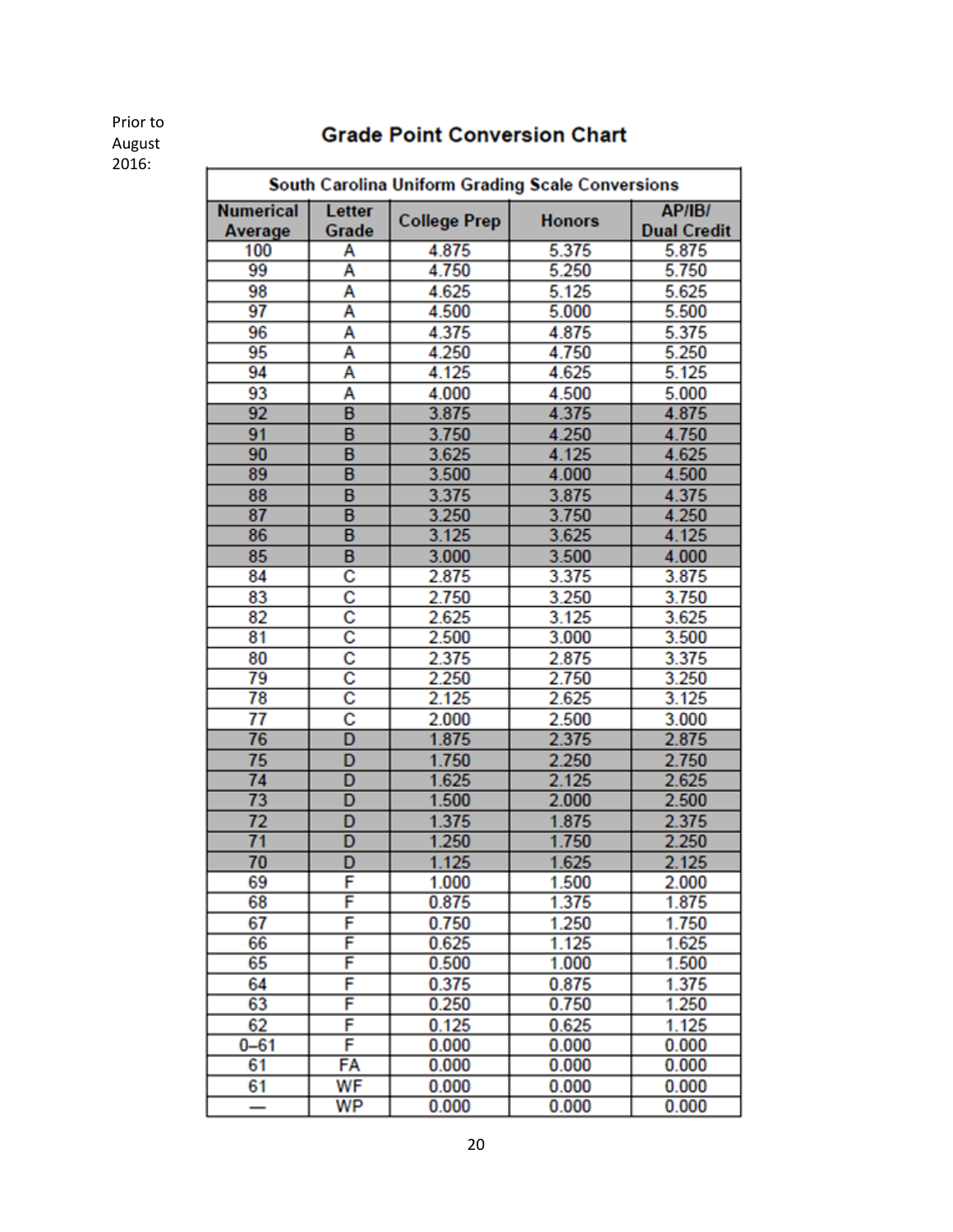## ATTENDANCE

PERFECT ATTENDANCE: Perfect Attendance at school is a recognized accomplishment. However, students who are sick are asked to please remain home even if it jeopardizes perfect attendance. Students who receive Perfect Attendance recognition must have NO absences.

ABSENCES: In accordance with the Compulsory School Attendance Law and S.C. Code of Regulations, uniform rules have been adopted to ensure that students attend school regularly. Students are expected to attend school each day and are counted present only when they are actually in school, or are present at an activity authorized by the school. To receive credit for a day's attendance, a student must be in the classroom a minimum of 3½ hours per day Monday-Thursday, and a minimum of 3 hours on Friday. To receive credit for class attendance, students must be in class at least half of the class period.

The school no longer recognizes "excused", "lawful", "unexcused", or "unlawful" absences. The absences will be listed as documented or undocumented. A student in K4 through  $5<sup>th</sup>$  grade may not have more than 15 day absences (documented or undocumented) in order to be promoted. A student in  $6<sup>th</sup>$  through  $12<sup>th</sup>$  grade may not have more than  $15$  absences (documented or undocumented) in a yearly course or 8 absences (documented or undocumented) in a semester course in order to receive credit for the course. If the number of absences exceed the set limit, a request to appeal the retention or loss of credit, may be made to the Board of Directors in writing. Students participating in Dual Enrollment classes will follow the attendance requirements of the college.

When returning to school after an absence, the student must present official documentation to the main office. Failure to submit documentation will result in an undocumented absence. The document should state the student's name, grade, date of absence(s), reason for absence, medical documentation if necessary, and signature of parent.

SCHOOL RELATED ABSENCES: Absences caused by participation in school-related activities are NOT recorded as absences. For predetermined school events which allow for students to be dismissed upon conclusion, those who participated in the event and leave at the conclusion of the program will not be counted absent for the day. Juniors and Seniors will be given two college visitation days per year. Parents or students must notify the school at least one day in advance of the college visit. If permission is given, the student is responsible for the work missed while away. Students must present written documentation to the school from the college to be considered a college visit day.

ANTICIPATED ABSENCES: If a student anticipates an absence for any reason, he/she should bring a written excuse to the office before the planned absence. It is the student's responsibility to make arrangements for make-up work. (In some cases, work may not be available until after the student returns from the absence.)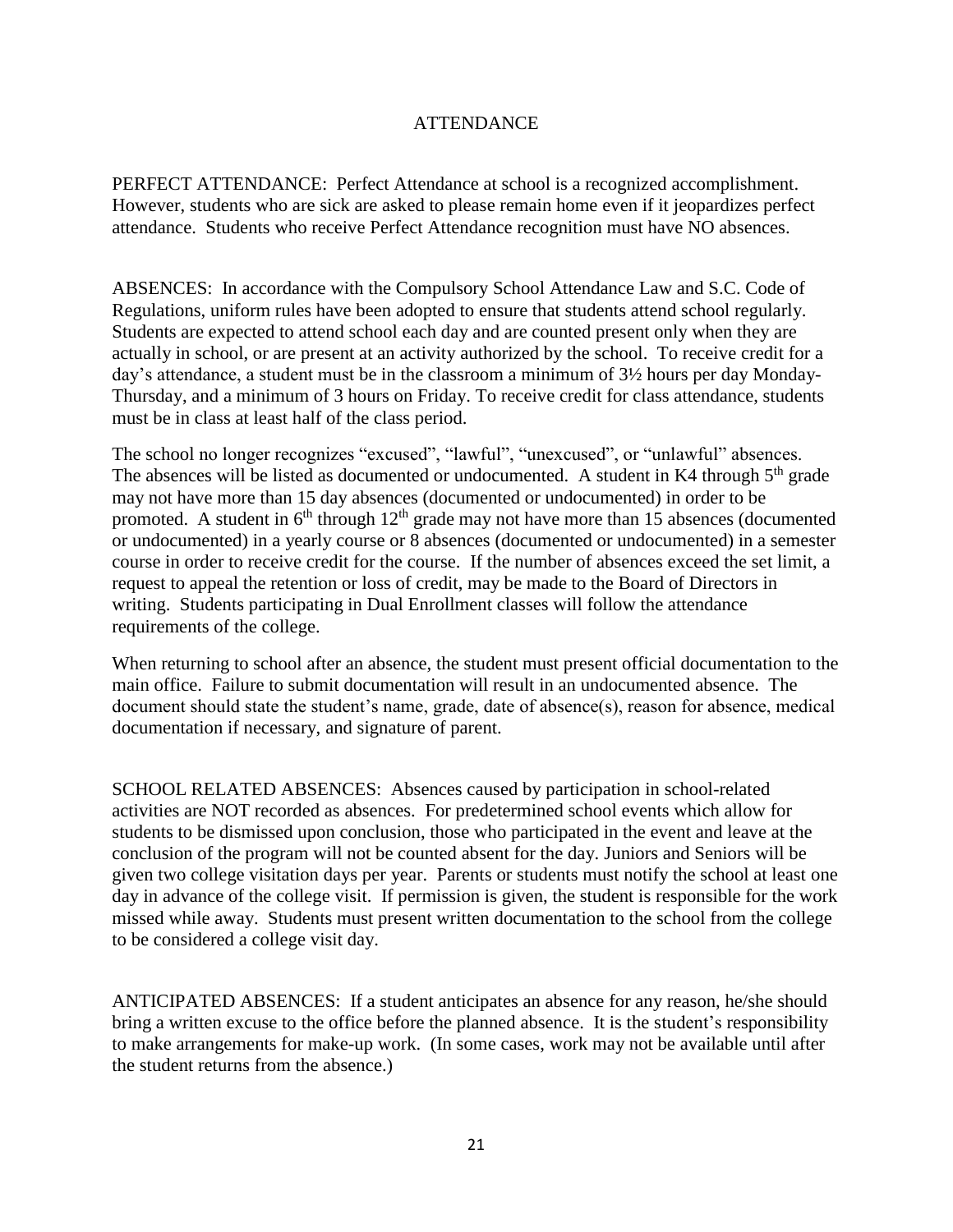LONG TERM ABSENCES: Students who require a long term absence will be considered on a case by case basis to see if a plan of action can be arranged to meet the needs of the student and the requirements of the school.

LAWFUL ARRIVAL TARDIES: A student who arrives at school after 8:00 AM must report to the office for a tardy admission slip. The slip should be given to the teacher. Tardies will be deemed lawful for illness and medical/dental appointments if a re-admit slip is provided from the physician. Certain other tardies may be deemed lawful at the discretion of the administration. Tardies for reasons other than illness or emergency will be considered unlawful. Reasons for unlawful tardies include (but are not limited to) personal appointments, out-of-town trips, oversleeping, slow traffic, etc. Any test missed as a result of a tardy must be made up at the teacher's discretion. For a student to receive a lawful tardy, a written excuse must be submitted or the parent must come into the office. Students who are dropped off at the office with no excuse will receive an unlawful tardy.

UNLAWFUL ARRIVAL TARDIES: All students in grades  $K4$  through  $12<sup>th</sup>$  are allowed two unlawful arrival tardies per grading period (nine weeks).

On Tardies #3 through #8, a \$2.00 fine will be assessed. On Tardies #9 or more, a \$5.00 fine will be assessed.

Parents will be notified through email of fees at the conclusion of the 9 weeks. The final report card will be held until tardy fees are paid. If unlawful tardies are excessive, driving privileges can be taken.

EARLY DISMISSALS: A parent requesting early dismissal from school for their student must send a written request to the office through the student's homeroom. The request should give the student's name, grade, time to be dismissed, reason for dismissal, who will pick up the student, and if the student will return to school that day. The office will issue a dismissal slip to be given to the teacher (K4-5<sup>th</sup>) or the student ( $6<sup>th</sup>$ -12<sup>th</sup>). Students in K4 – 5<sup>th</sup> grade will be dismissed from the office. Students in grades  $6<sup>th</sup>$ -12<sup>th</sup>, with an approved dismissal slip, should give the slip to the teacher of the class from which he/she will be dismissed and go to the appropriate dismissal location. In this case, parents do not have to sign students out at the office. To be dismissed without a dismissal slip, the parent MUST sign the student out at the office. In the event of an unexpected early dismissal, please contact the office as soon as possible to make arrangements. **Upon returning, students must sign back in through the office and receive a re-admit slip for class.**

Parents and students are encouraged to keep absences, dismissals and tardies to a minimum. Adherence to the attendance policies teaches responsibility, promotes continuity in the classrooms, and prevents classroom interruptions.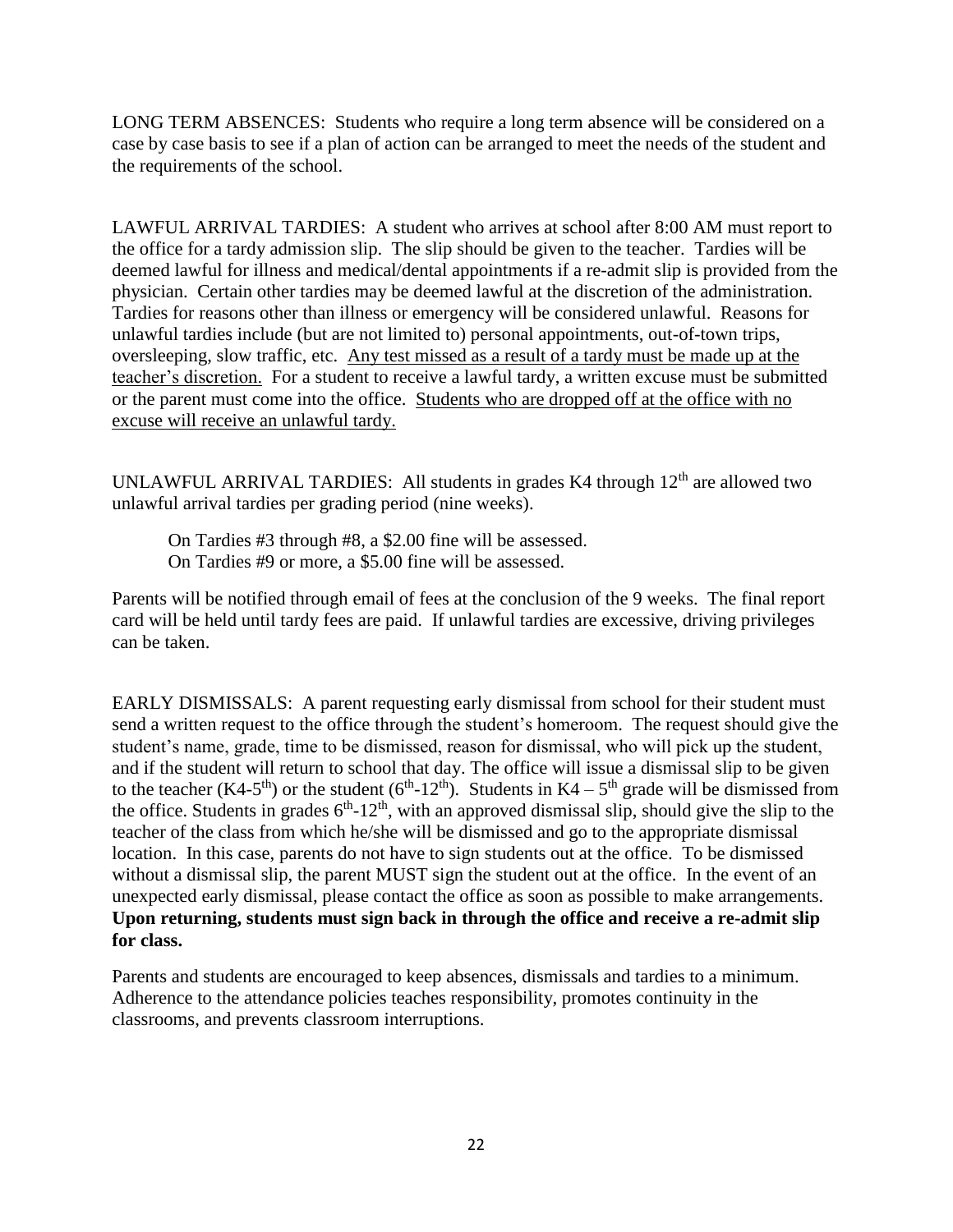MAKE-UP WORK: Students in  $6<sup>th</sup> - 12<sup>th</sup>$  grade are responsible for securing information and assignments given during their absence (students should call other students). It is the student's responsibility to make arrangements with teachers for make-up work on the day the student returns.

In the event that a student is absent the day before a test, but is aware of the test, the student should plan to take the test on the day of return, unless the teacher makes other arrangements. For example, if Spelling tests are given every Friday and the student is absent on Thursday, the student should plan to take the test when he/she returns to school on Friday. Exceptions could include situations when the student has missed pertinent information or materials that are needed for the test. Missing a review is not a reason to delay a test. This same policy should apply to assignments or projects that are due the day the student returns to class. If an assignment or project is due the day a student is absent, and the student is aware that it is due, the assignment or project should be turned in on the day that the student returns. The teacher's discretion will apply to exceptions.

BOOKS: Most books are property of the school. Although a certain amount of wear and tear is expected, the student is responsible for taking care of the books. All books MUST be covered with properly fitted book covers. When excessive damage or writing in or on a book occurs, the student will owe an additional fee at the end of the year. If a book is lost, the student will be charged for the cost. All books should be stored in lockers or book bags when not in use.

INCLEMENT WEATHER DAYS AND TESTS/ASSIGNMENTS: If school is closed due to inclement weather or other emergency and a test, assignment, or project was due on that day, the teacher will announce a new date on the first day back.

TEACHER ABSENCE AND TESTS/ASSIGNMENTS: If a teacher is absent the day before a test or the day before an assignment or project is due, then the substitute teacher will announce if the test or assignment date will go on as usual or be rescheduled.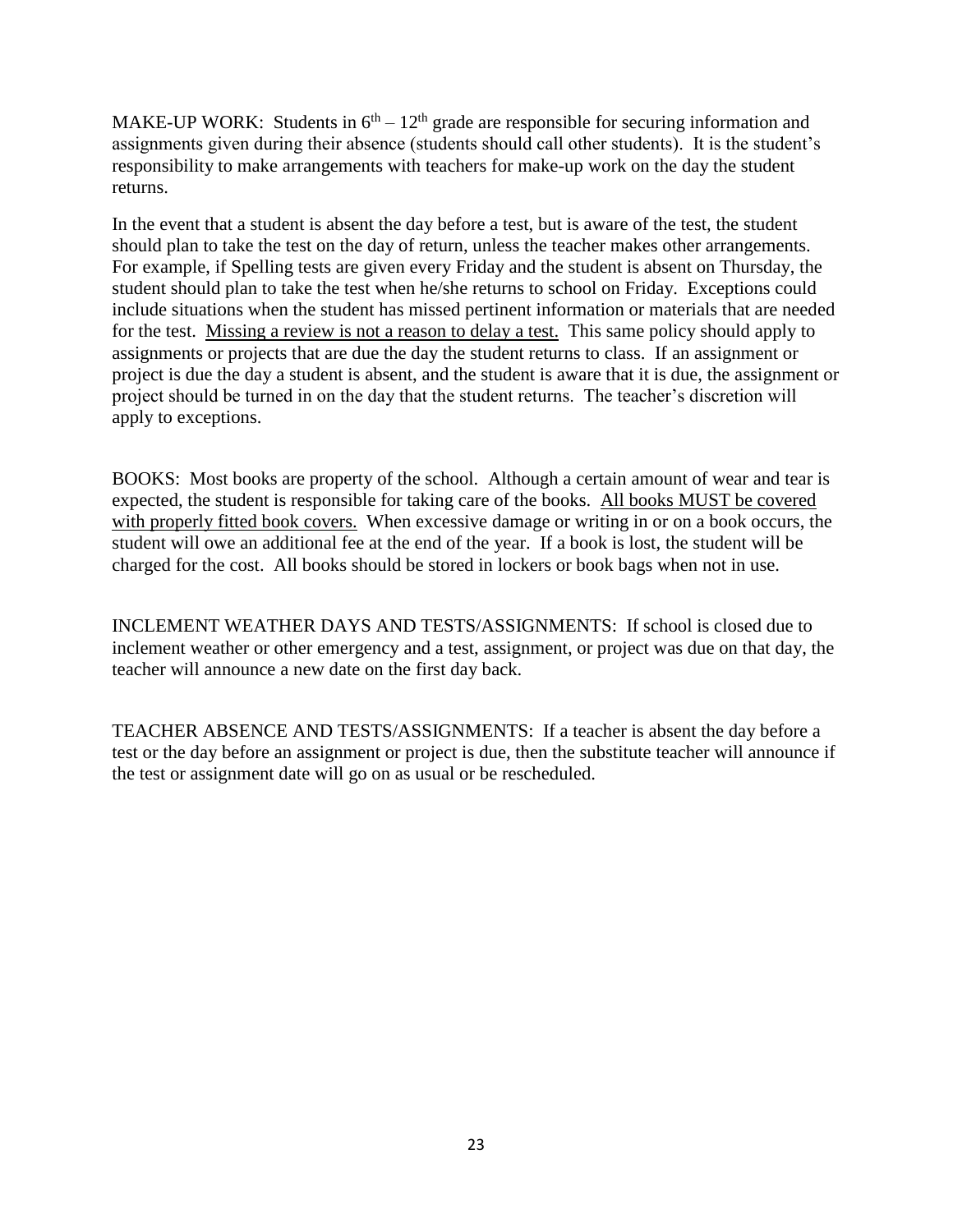## CONDUCT AND EXPECTATIONS

DISCIPLINARY CODE: One of the most important lessons education should teach is discipline. Even though it does not appear as a subject, it underlies the whole educational structure. It is the training that develops self-control, character, orderliness, and efficiency. It is the key to good conduct and proper consideration of other people.

Immediate suspension or expulsion may occur for behavior which Administration deems contrary to the best interests of our students or our school. In such cases this action supersedes all other discipline policies. Any student who is expelled may request, in writing a hearing before the Board of Directors within three days of expulsion. Law enforcement will be summoned for behavior of a criminal nature.

Classroom management is handled by each individual teacher. The teacher is in charge of all classroom discipline and must be respected. Other students in the classroom must be treated with respect. A substitute teacher requires and is due the same respect given any teacher. At the beginning of the school year, grades  $K4 - 5<sup>th</sup>$  will submit a classroom discipline plan to administration for approval. The approved classroom discipline plan will be sent home for each student and parent to review and sign. The Upper School discipline policy is included in the handbook.

In order for effective learning to take place, the school provides rules and regulation that students must obey. Every student has certain rights, but if the learning atmosphere of a classroom or the student is disrupted, then the student will lose his/her rights and the teacher or administration will take appropriate disciplinary action.

Students are reminded that public display of affection is not appropriate on the school premises or on school-sponsored trips. Parents will be notified immediately if the display of affection is deemed excessive.

BULLYING: According to the South Carolina 'Safe School Climate Act', Section 59-63-120, Laurens Academy adopts the following definition:

(1) 'Harassment, intimidation, or bullying' means a gesture, an electronic communication, or a written, verbal, physical, or sexual act that is reasonably perceived to have the effect of:

(a) harming a student physically or emotionally or damaging a student's property or placing a student in reasonable fear of personal harm or property damage; or

(b) insulting or demeaning a student or group of students causing substantial

disruption in, or substantial interference with the orderly operation of the school. (2) 'School' means in the classroom, on school premises, on a school bus or other schoolrelated vehicle, at a school-sponsored activity or event whether or not it is held on school premises, or at another program or function where the school is responsible for the child.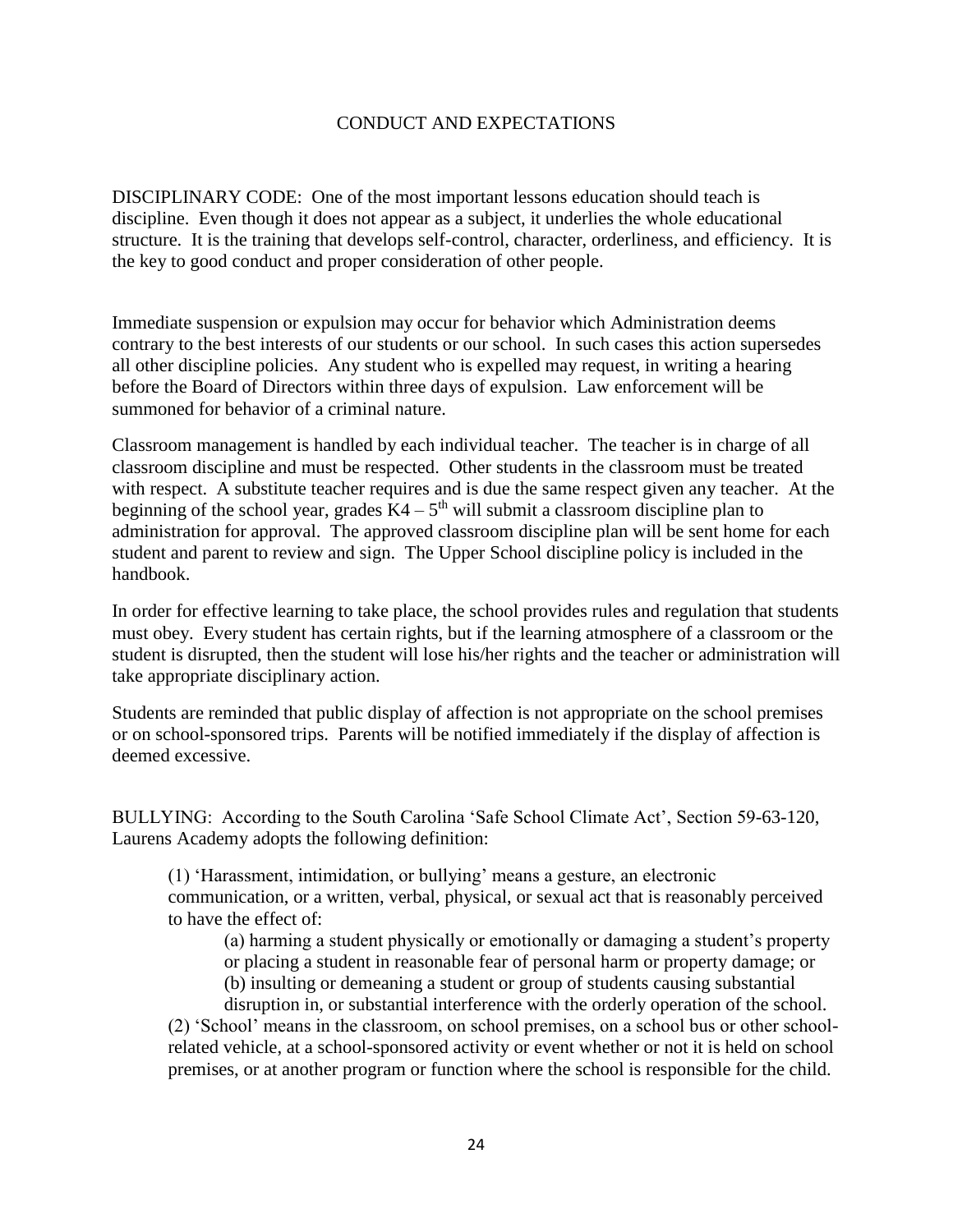UPPER SCHOOL DISCIPLINE POLICY: Our discipline policy will be separated into two categories: Major Offenses and Lesser Offenses. The Major Offenses will be dealt with immediately by school administration. Lesser Offenses will be based upon a point system with each offense given a point rating. The discipline will be applied according to the number of points acquired per grading period. Point slips will be given as a means of communicating with parents or guardians.

# **Major Offenses**

Leaving the school grounds without permission Insolence toward a teacher or an administrator Bullying Cheating (A grade of "0" will be received on the assignment or test.) Smoking Fighting Stealing Possession of contraband Other major offenses may be defined by the Administration

The type of disciplinary action that will be taken for each major offense:

- First offense during the year: students will confer with Administration; a letter will be sent to parents or guardians; one day in-school suspension and the loss of participating in extracurricular activities while suspended.
- Second offense during the year: two days out of school suspension resulting in disciplinary probation and the loss of the privilege of participating in extracurricular activities while suspended. The parents or guardians will have a conference with the Administration.
- Third offense during the year: indefinite suspension from school. The student will be placed upon probation to be determined by Administration and the Board.
- Fourth offense during the year: expulsion is recommended.

# **Lesser Offenses**

The number of points that will be assigned for each offense:

- 10 Indecent language or gestures
- 10 Defacing school property
- 10 Computer misuse
- 10 Leaving the classroom without permission
- 10 Dishonesty other than cheating or stealing
- 10 Loitering in corridors or restrooms during classes
- 10 Failure to check in upon arrival to school
- 10 Cell phone violation
- 5 Disruption of class
- 5 Public display of affection
- 3 Violation of dress code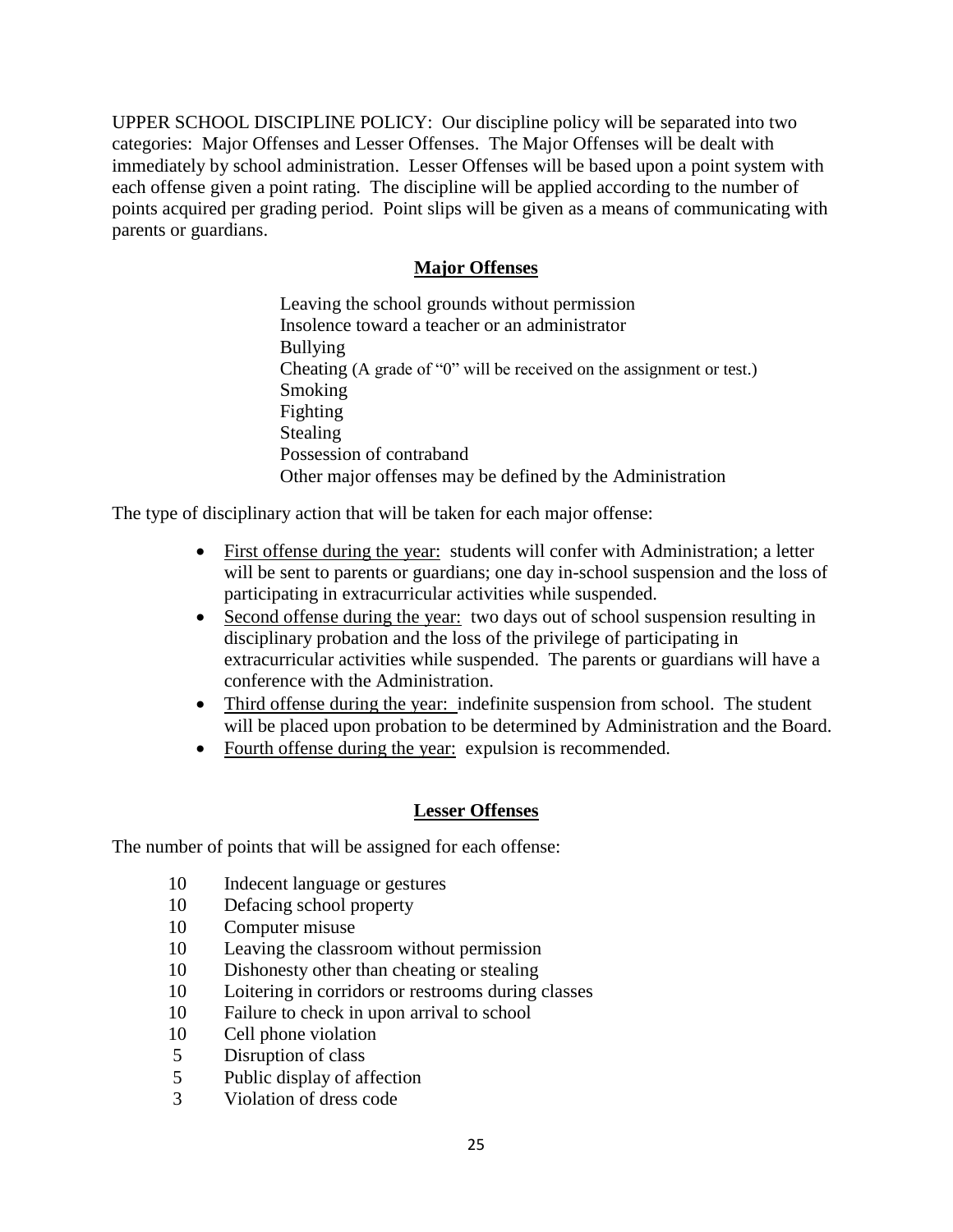- 3 Chewing gum
- 3 Tardiness to class<br>3 Excessive noise in
- Excessive noise in corridors during classes or class exchange
- 3 Rudeness toward fellow students
- 3 Excessive talking in the classroom
- 2 Failure to return required signed items
- 1-10 For any misdemeanors not specifically enumerated

The type of disciplinary action that will be taken relative to the number of points accumulated during the nine week grading period:

- 15 One day in-school suspension and writing assignment
- 30 One day out-of-school suspension and "Disciplinary Probation" for the next nine week grading period
- 40 Two days of out-of-school suspension and "Disciplinary Probation" for the next nine week grading period
- 50 Expulsion recommended

*In-school or out-of-school suspension results in the loss of participation in extracurricular activities for the day.*

*Out-of-school suspension results in no make-up work, a "0" grade will be given on tests and schoolwork for the day.*

*In-school and out-of-school suspension result in loss of exam exemption.*

DISCIPLINARY PROBATION: When a student has earned one day of out-of-school suspension, they will begin the next nine week grading period on probation. A conference is required with parent, student and administration. A discipline plan must be signed by the parent, student and administration with the following disciplinary action taken relative to the number of points accumulated during probation:

- 15 One day out-of-school suspension
- 25 Two days out-of-school suspension
- 35 Expulsion recommended

When a student has earned two days of out-of-school suspension, they will begin the next nine week grading period on probation. A conference is required with parent, student and administration. A discipline plan must be signed by the parent, student and administration with the following disciplinary action taken relative to the number of points accumulated during probation:

- 15 Two days of out-of-school suspension
- 25 Expulsion recommended

*The student can be cleared of probation by earning less than 15 points while on probation and will begin the following nine week grading period with zero points.*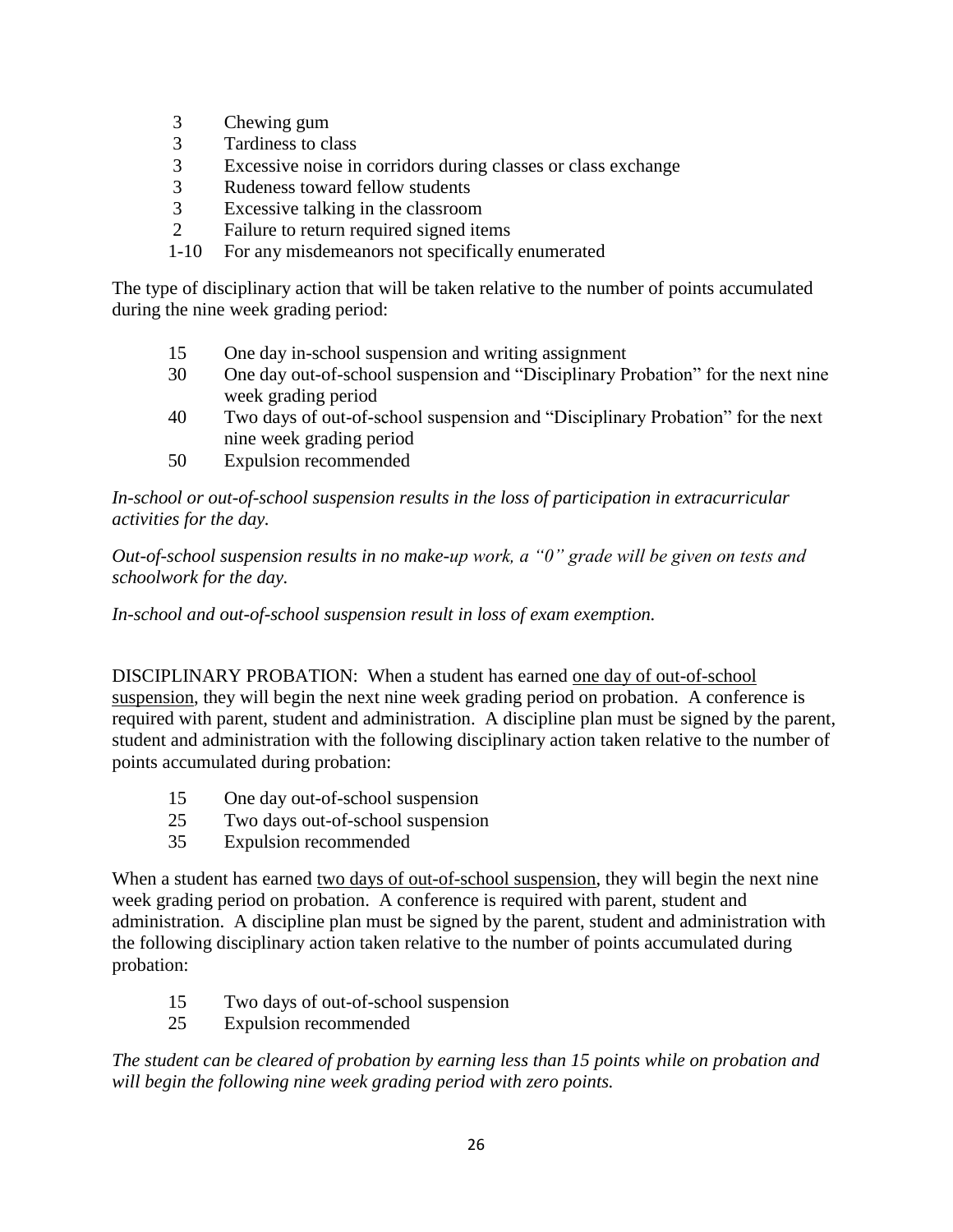"DRESS FOR SUCCESS": The way you groom and how you choose to dress affects your attitude about school, and it also affects how others perceive you. We want our students to be both successful and comfortable while at school.

With the cooperation of both students and parents, it is believed that the students of Laurens Academy will make appropriate choices in their physical appearance and dress. This voluntary compliance prevents the school from adopting a more severe dress code or resorting to mandatory uniforms. This code will be in effect throughout the school day until 3:15 for all LA students on campus. Students must also follow dress code for individual and class pictures, field trips, banquets or other school functions unless told otherwise.

Please observe the following guidelines when determining your appearance and dress.

The following policies apply to all LA students grades  $K4 - 12<sup>th</sup>$ :

- 1. Students shall appear neat and clean at all times. Males shall be clean-shaven. Hair should be clean and well groomed. Students shall not dress or appear in a manner that is distracting. Males shall have hair cut so that some of the ears show, eyebrows may be seen and hair does not touch the shirt collar when student is standing. The Athletic Department has the right to limit hair length.
- 2. Designs or lettering on clothing shall not support, depict, suggest or exploit negative behaviors, products, TV, movies, etc. including, but not limited to, drugs, tobacco, alcohol, profanity, sex, obscenity, pornography, racial prejudice, violence, or criminal activity.
- 3. Visible tattoos or body piercing are not allowed. Earrings are not allowed on male students. Deliberate scarring of skin is extremely dangerous and will be referred to parents.
- 4. Earrings shall be appropriate and not excessive. Earrings may not be allowed during PE or other athletic competition. The Athletic Department has the right to limit any jewelry on athletes.
- 5. Shoes must be worn at all times and shall be activity appropriate.
- 6. Caps or hats shall be removed indoors unless allowed for a special event or occasion.
- 7. While away on field trips or athletic events, students shall take extra care to dress appropriately. You represent Laurens Academy.
- 8. Gothic clothing including but not limited to trench coats, long chains and clothing with skull/bones are not allowed.
- 9. Leggings may not be worn as pants. Leggings can be worn under knee length skirts or dresses.

The following additional policies apply to all LA students grades  $6 - 12$ .

- 1. Shorts must be at least two inches below fingertip length. Shorts must be longer than the shirt being worn.
- 2. Dresses/skirts must be knee length. Skirts must be longer than the shirt being worn.
- 3. All shirts must have sleeves. Girls should wear tops that do not reveal undergarments. No short tops, off shoulder tops, or tops with sheer or netted material that reveal skin